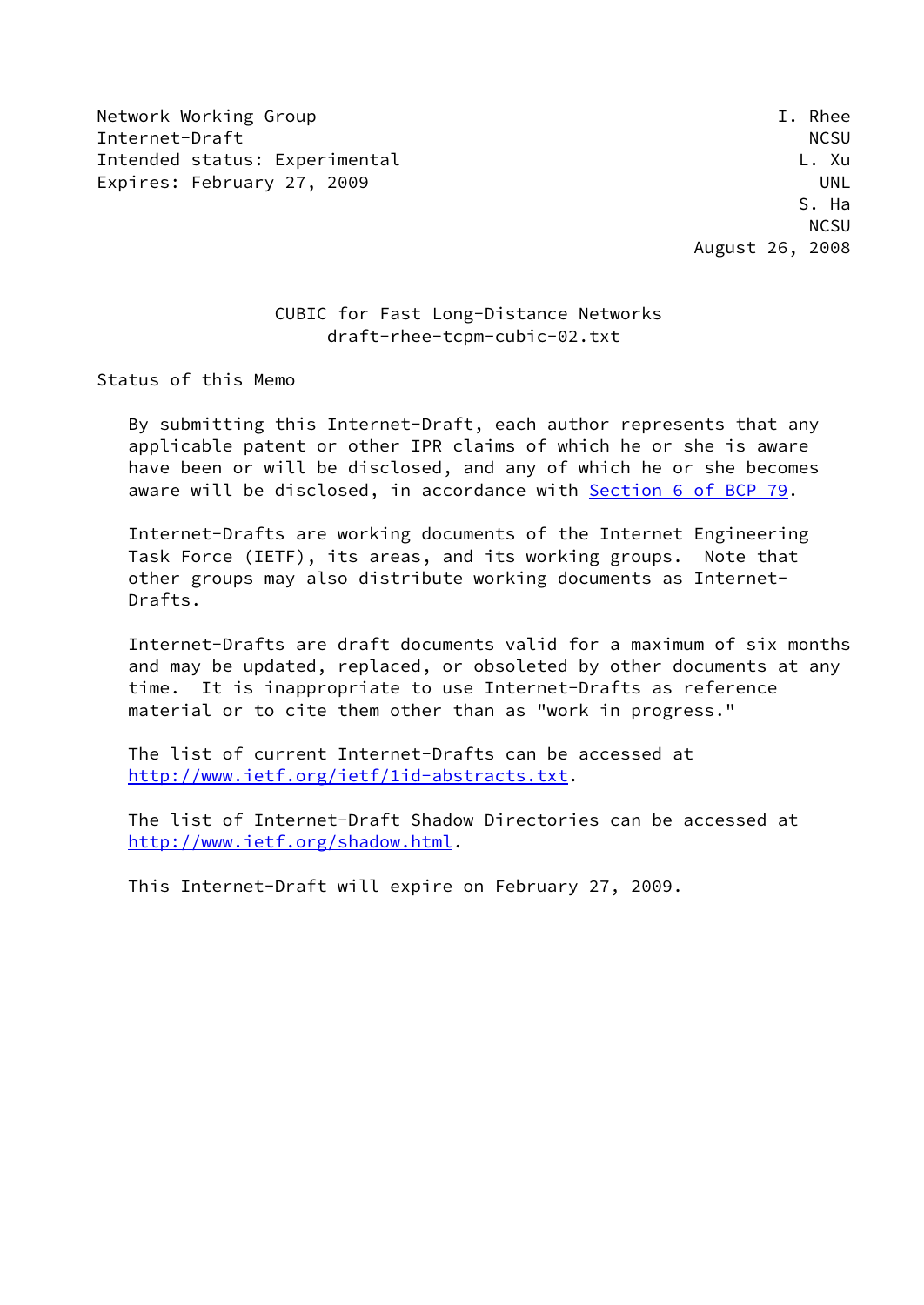Internet-Draft CUBIC CUBIC August 2008

## Abstract

 CUBIC is an extension to the current TCP standards. The protocol differs from the current TCP standards only in the congestion window adjustment function in the sender side. In particular, it uses a cubic function instead of a linear window increase of the current TCP standards to improve scalability and stability under fast and long distance networks. BIC-TCP, a predecessor of CUBIC, has been a default TCP adopted by Linux since year 2005 and has already been deployed globally and in use for several years by the Internet community at large. CUBIC is using a similar window growth function as BIC-TCP and is designed to be less aggressive and fairer to TCP in bandwidth usage than BIC-TCP while maintaining the strengths of BIC- TCP such as stability, window scalability and RTT fairness. Through extensive testing in various Internet scenarios, we believe that CUBIC is safe for deployment and testing in the global Internet. The intent of this document is to provide the protocol specification of CUBIC for a third party implementation and solicit the community feedback through experimentation on the performance of CUBIC. We expect this document to be eventually published as an experimental RFC.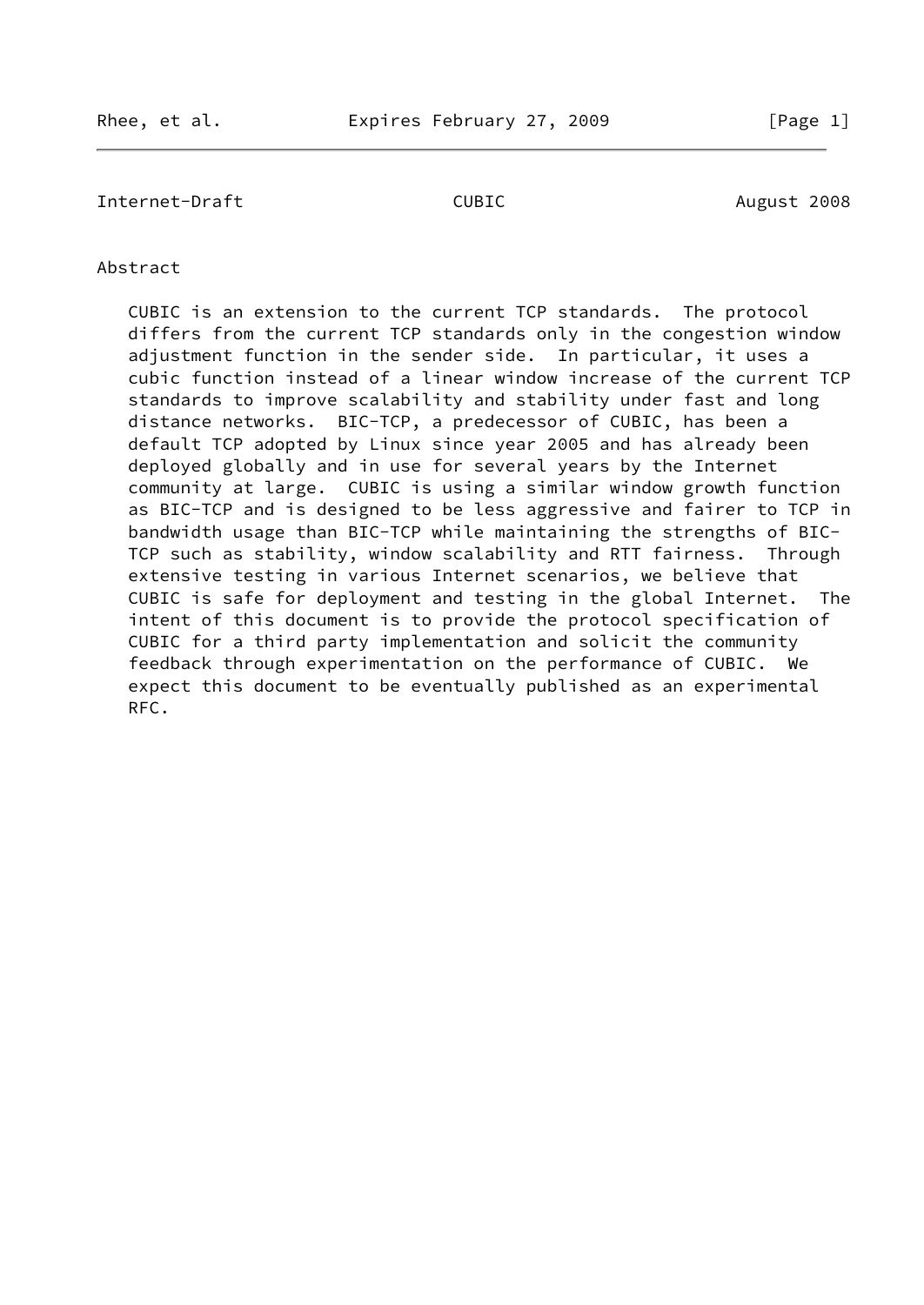Rhee, et al. **Expires February 27, 2009** [Page 2]

Internet-Draft CUBIC CONNECTED August 2008

# Table of Contents

| $\perp$ .                                                                |  |
|--------------------------------------------------------------------------|--|
| 2.                                                                       |  |
| 3.                                                                       |  |
| Window growth function 8<br>3.1.                                         |  |
| 3.2.                                                                     |  |
| 3.3.                                                                     |  |
| Convex region $\ldots \ldots \ldots \ldots \ldots \ldots \ldots$<br>3.4. |  |
| Multiplicative decrease 9<br>3.5.                                        |  |
| 3.6.                                                                     |  |
|                                                                          |  |
| Fairness to standard TCP 11<br>4.1.                                      |  |
| 4.2.                                                                     |  |
| Difficult Environments 14<br>4.3.                                        |  |
| Investigating a Range of Environments 14<br>4.4.                         |  |
| Protection against Congestion Collapse 14<br>4.5.                        |  |
| Fairness within the Alternative Congestion Control<br>4.6.               |  |
|                                                                          |  |
| Performance with Misbehaving Nodes and Outside<br>4.7.                   |  |
| Attackers                                                                |  |
| Responses to Sudden or Transient Events 15<br>4.8.                       |  |
| Incremental Deployment 15<br>4.9.                                        |  |
| 5.                                                                       |  |
| 6.                                                                       |  |
| 7.                                                                       |  |
| Normative References 18<br>7.1.                                          |  |
| Informative References 18<br>7.2.                                        |  |
|                                                                          |  |
| Intellectual Property and Copyright Statements 21                        |  |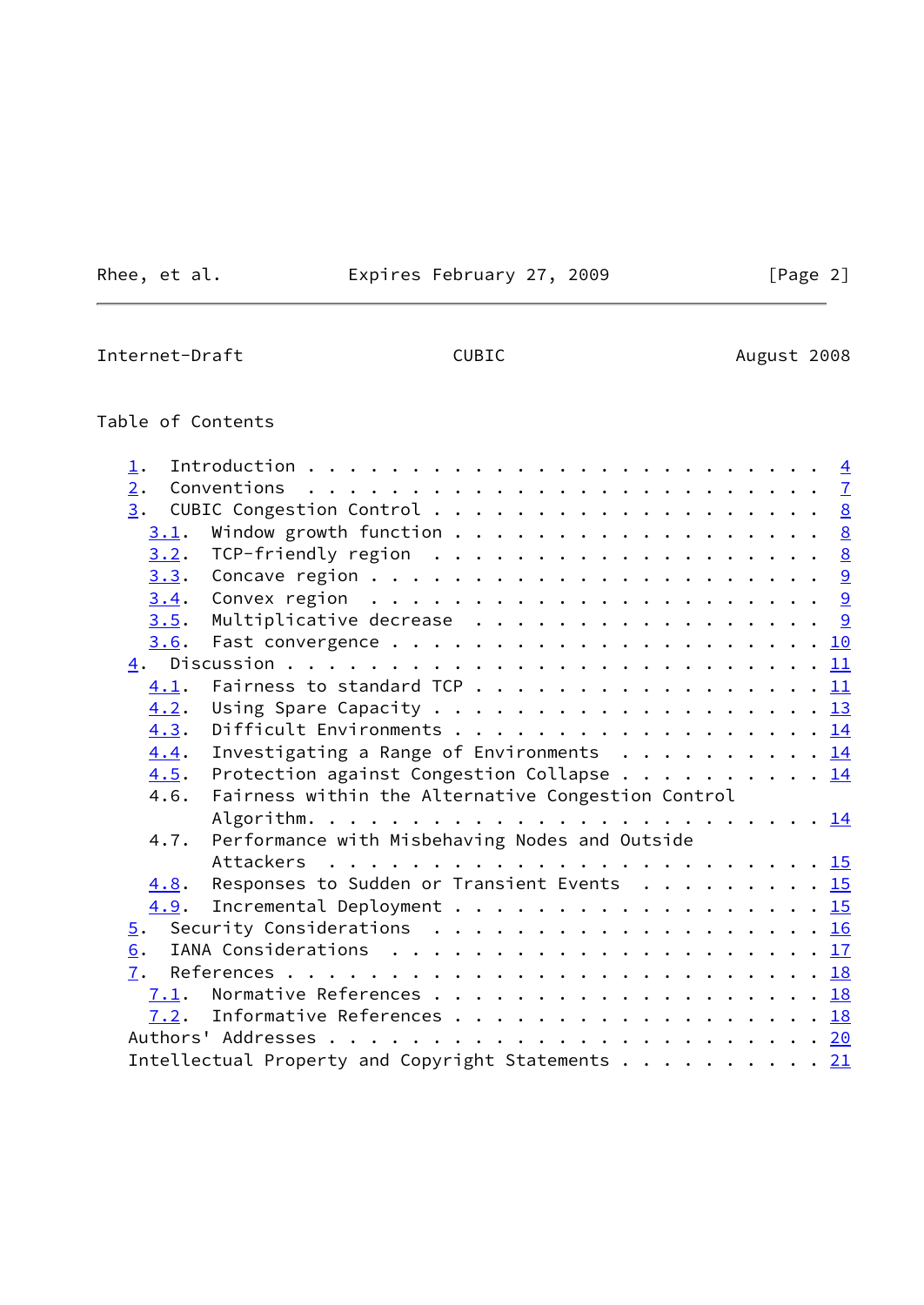Rhee, et al. **Expires February 27, 2009** [Page 3]

<span id="page-3-1"></span>Internet-Draft CUBIC August 2008

#### <span id="page-3-0"></span>[1](#page-3-0). Introduction

 The low utilization problem of TCP in fast long-distance networks is well documented in [[K03\]](#page-20-0)[RFC3649]. This problem arises from a slow increase of congestion window following a congestion event in a network with a large bandwidth delay product (BDP). Our experience [H+06] indicates that this problem is frequently observed even in the range of congestion window sizes over several hundreds of packets (each packet is sized around 1000 bytes) especially under a network path with over 100ms round-trip times (RTTs). This problem is equally applicable to all Reno style TCP standards and their variants, including TCP-RENO [\[RFC2581](https://datatracker.ietf.org/doc/pdf/rfc2581)], TCP-NewReno [\[RFC3782](https://datatracker.ietf.org/doc/pdf/rfc3782)], TCP-SACK [\[RFC2018](https://datatracker.ietf.org/doc/pdf/rfc2018)], SCTP [\[RFC4960](https://datatracker.ietf.org/doc/pdf/rfc4960)], TFRC [\[RFC3448](https://datatracker.ietf.org/doc/pdf/rfc3448)] that use the same linear increase function for window growth, which we refer to collectively as Standard TCP below.

 CUBIC [H+08] is a modification to the congestion control mechanism of Standard TCP, in particular, to the window increase function of Standard TCP senders, to remedy this problem. It uses a cubic increase function in terms of the elapsed time from the last congestion event. While most alternative algorithms to Standard TCP uses a convex increase function where after a loss event, the window increment is always increasing, CUBIC uses both the concave and convex profiles of a cubic function for window increase. After a window reduction following a loss event, it registers the window size where it got the loss event as W\_max and performs a multiplicative decrease of congestion window and the regular fast recovery and retransmit of Standard TCP. After it enters into congestion avoidance from fast recovery, it starts to increase the window using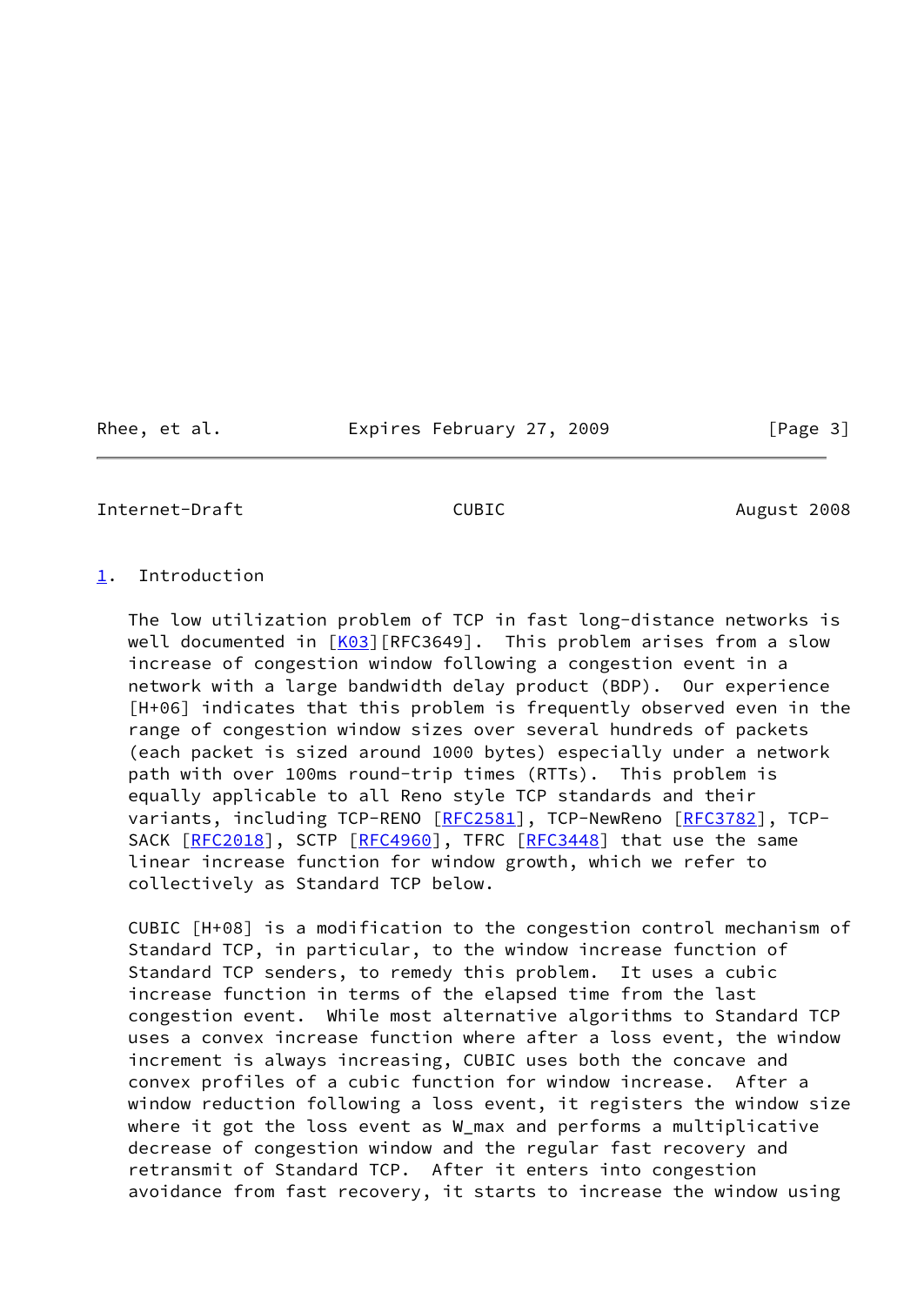the concave profile of the cubic function. The cubic function is set to have its plateau at W\_max so the concave growth continues until the window size becomes W max. After that, the cubic function turns into a convex profile and the convex window growth begins. This style of window adjustment (concave and then convex) improves protocol and network stability while maintaining high network utilization [C+07]. This is because the window size remains almost constant, forming a plateau around W\_max where network utilization is deemed highest and under steady state, most window size samples of CUBIC are close to W\_max, thus promoting high network utilization and protocol stability. Note that protocols with convex increase functions have the maximum increments around W\_max and introduces a large number of packet bursts around the saturation point of the network, likely causing frequent global loss synchronizations.

 Another notable feature of CUBIC is that its window increase rate is mostly independent of RTT, and follows a (cubic) function of the elapsed time since the last loss event. This feature promotes per flow fairness to Standard TCP as well as RTT-fairness. Note that

Rhee, et al. **Expires February 27, 2009** [Page 4]

#### Internet-Draft CUBIC CONNECTED August 2008

 Standard TCP performs well under short RTT and small bandwidth (or small BDP) networks. Only in a large long RTT and large bandwidth (or large BDP) networks, it has the scalability problem. An alternative protocol to Standard TCP designed to be friendly to Standard TCP at a per-flow basis must operate must increase its window much less aggressively in small BDP networks than in large BDP networks. In CUBIC, its window growth rate is slowest around the inflection point of the cubic function and this function does not depend on RTT. In a smaller BDP network where Standard TCP flows are working well, the absolute amount of the window decrease at a loss event is always smaller because of the multiplicative decrease. Therefore, in CUBIC, the starting window size after a loss event from which the window starts to increase, is smaller in a smaller BDP network, thus falling nearer to the plateau of the cubic function where the growth rate is slowest. By setting appropriate values of the cubic function parameters, CUBIC sets its growth rate always no faster than Standard TCP around its inflection point. When the cubic function grows slower than the window of Standard TCP, CUBIC simply follows the window size of Standard TCP to ensure fairness to Standard TCP in a small BDP network. We call this region where CUBIC behaves like Standard TCP, the TCP-friendly region.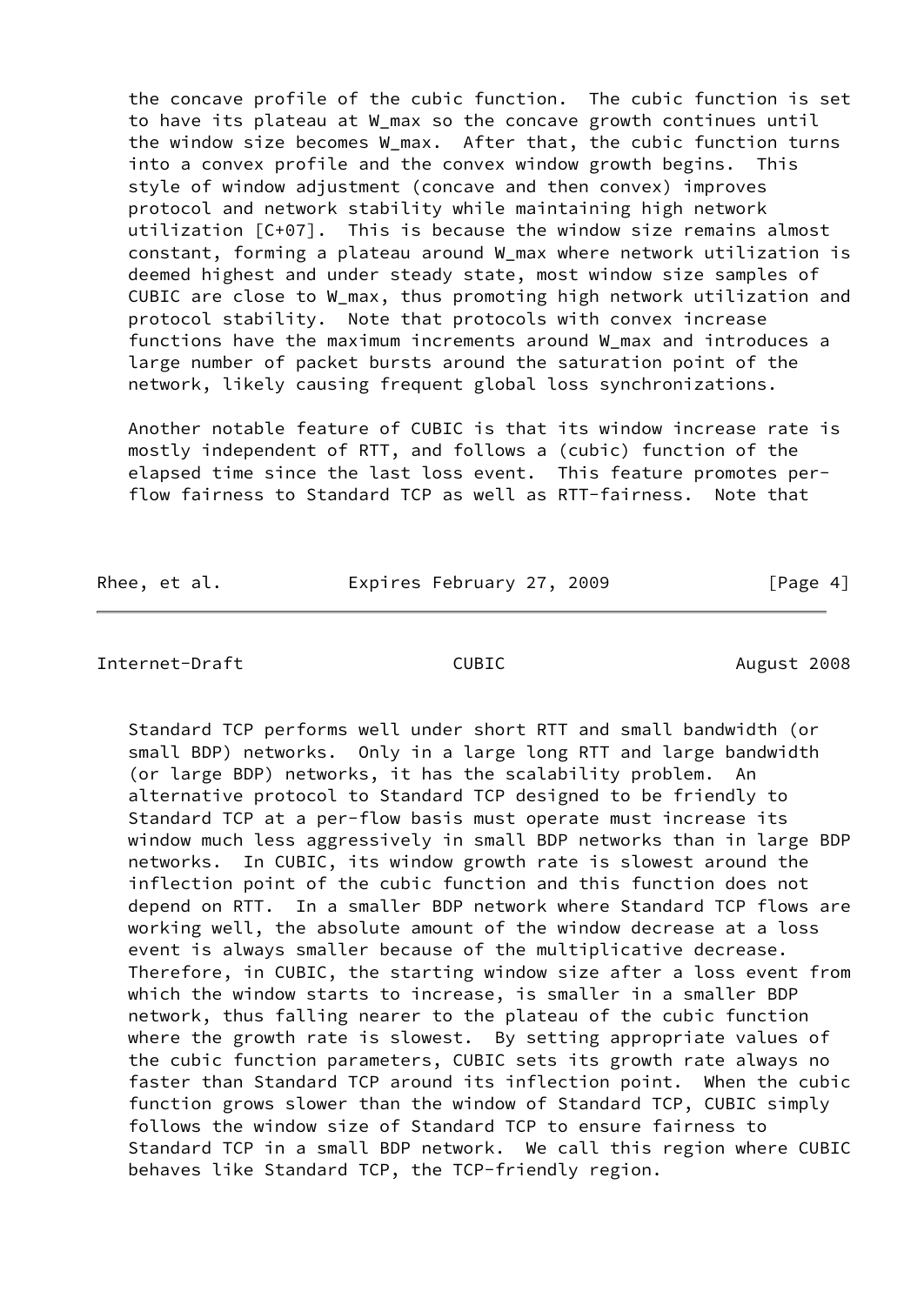CUBIC maintains the same window growth rate independent of RTTs outside of the TCP-friendly region, and flows with different RTTs have the similar window sizes under steady state when they operate outside the TCP-friendly region. This ensures CUBIC flows with different RTTs to have their bandwidth shares linearly proportional to the inverse of their RTT ratio (the longer RTT, the smaller the share). This behavior is the same as that of Standard TCP under high statistical multiplexing environments where packet losses are independent of individual flow rates. However, under low statistical multiplexing environments, the bandwidth share ratio of Standard TCP flows with different RTTs is squarely proportional to the inverse of their RTT ratio [\[XHR04](#page-20-1)]. CUBIC always ensures the linear ratio independent of the levels of statistical multiplexing. This is an improvement over Standard TCP. While there is no consensus on a particular bandwidth share ratios of different RTT flows, we believe that under wired Internet, use of the linear share notion seems more reasonable than equal share or a higher order shares. HTCP [\[LS08](#page-20-2)] currently uses the equal share.

 CUBIC sets the multiplicative window decrease factor to 0.2 while Standard TCP uses 0.5. While this improves the scalability of the protocol, a side effect of this decision is slower convergence especially under low statistical multiplexing environments. This design choice is following the observation that the author of HSTCP [\[RFC3649](https://datatracker.ietf.org/doc/pdf/rfc3649)] has made along with other researchers (e.g., [\[GV02](#page-20-3)]): the current Internet becomes more asynchronous with less frequent loss

| Rhee, et al. | Expires February 27, 2009 | [Page 5] |
|--------------|---------------------------|----------|
|              |                           |          |

Internet-Draft CUBIC CUBIC August 2008

 synchronizations with high statistical multiplexing. Under this environment, even strict MIMD can converge. CUBIC flows with the same RTT always converge to the same share of bandwidth independent of statistical multiplexing, thus achieving intra-protocol fairness. We also find that under the environments with sufficient statistical multiplexing, the convergence speed of CUBIC flows is reasonable.

 In the ensuing sections, we provide the exact specification of CUBIC and discuss the safety features of CUBIC following the guidelines specified in [\[RFC5033](https://datatracker.ietf.org/doc/pdf/rfc5033)].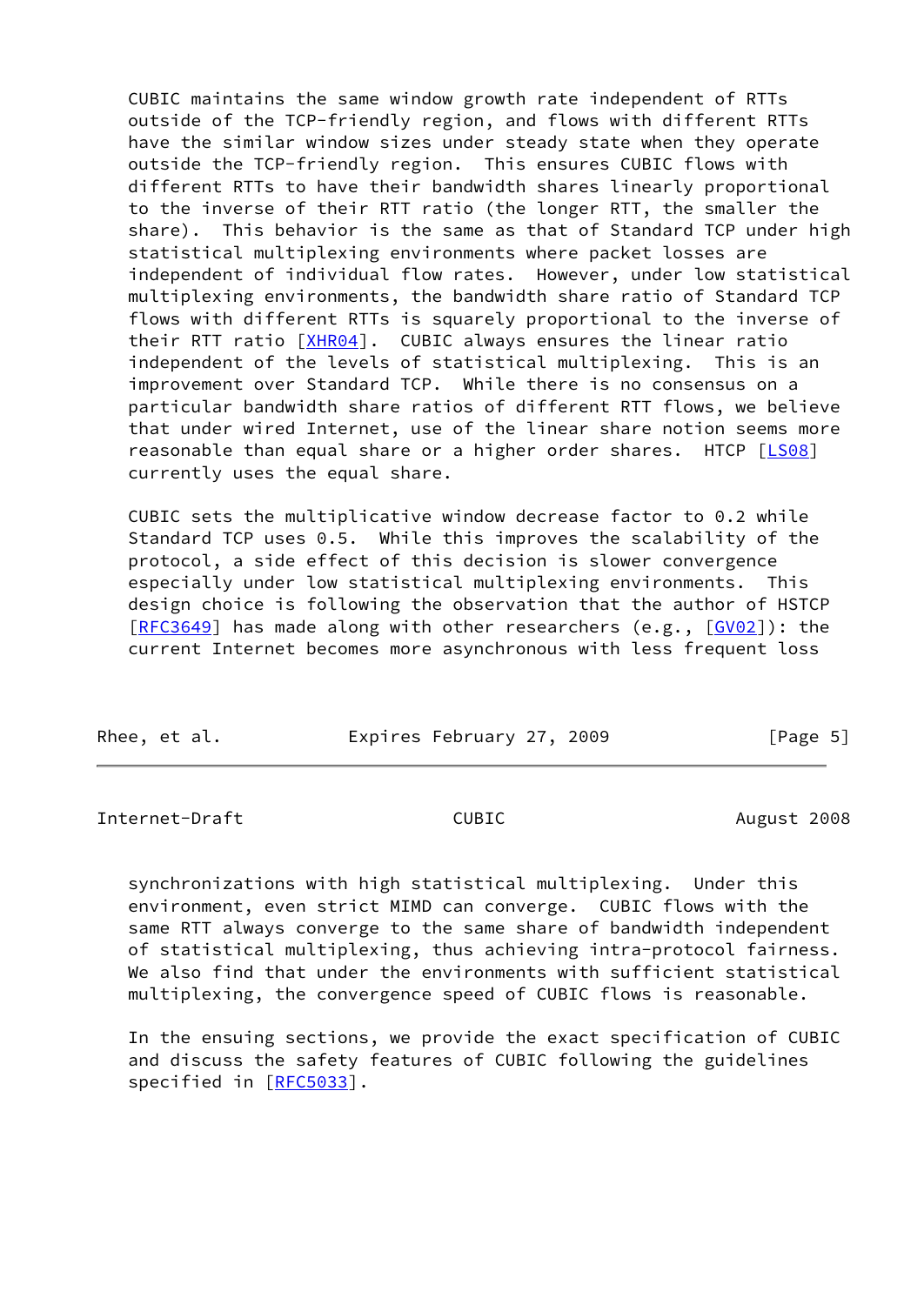Rhee, et al. **Expires February 27, 2009** [Page 6]

<span id="page-6-1"></span>Internet-Draft CUBIC CUBIC August 2008

# <span id="page-6-0"></span>[2](#page-6-0). Conventions

 The key words "MUST", "MUST NOT", "REQUIRED", "SHALL", "SHALL NOT", "SHOULD", "SHOULD NOT", "RECOMMENDED", "MAY", and "OPTIONAL" in this document are to be interpreted as described in [\[RFC2119](https://datatracker.ietf.org/doc/pdf/rfc2119)].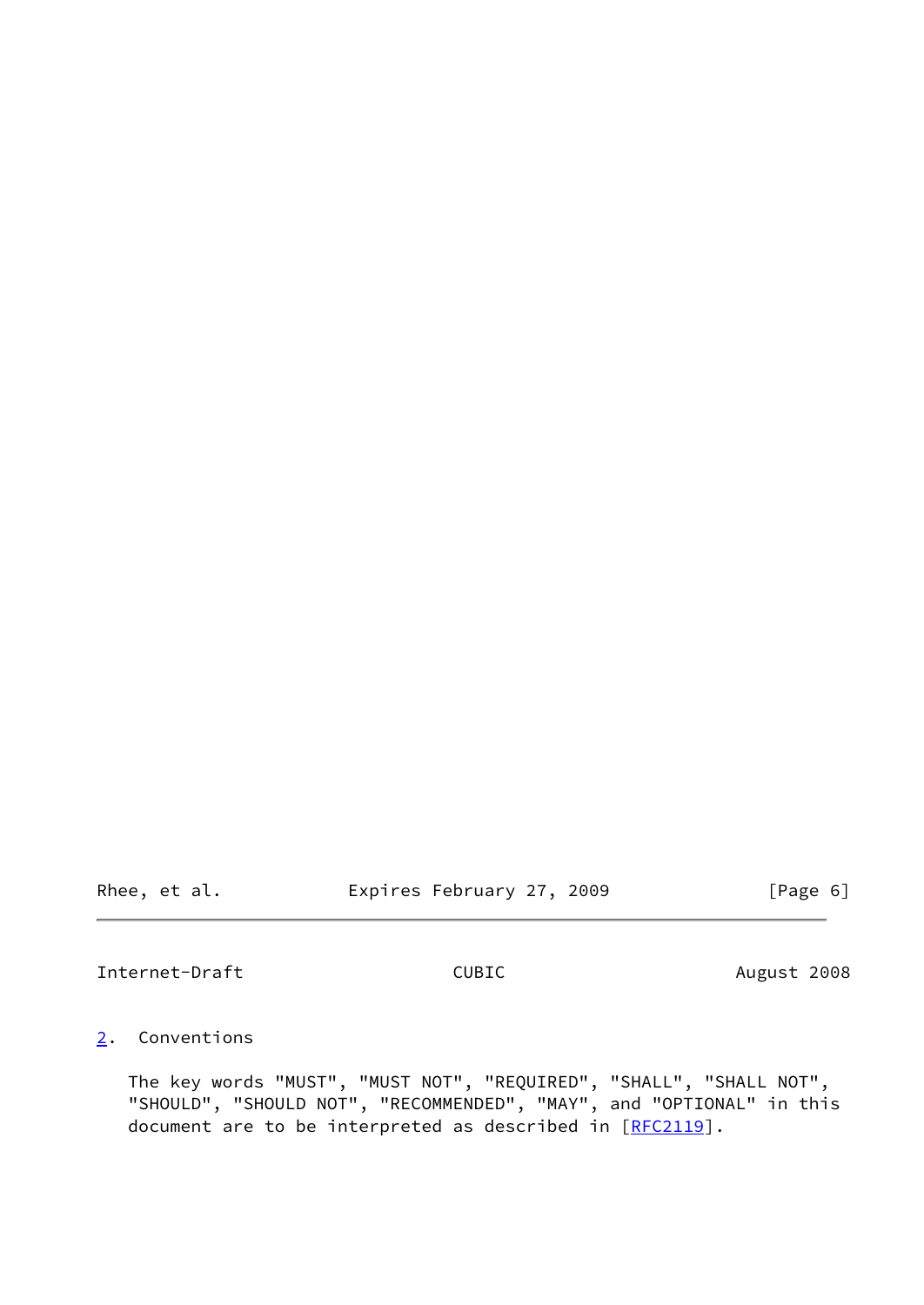Rhee, et al. Expires February 27, 2009 [Page 7]

<span id="page-7-1"></span>Internet-Draft CUBIC CONNECTED August 2008

<span id="page-7-0"></span>[3](#page-7-0). CUBIC Congestion Control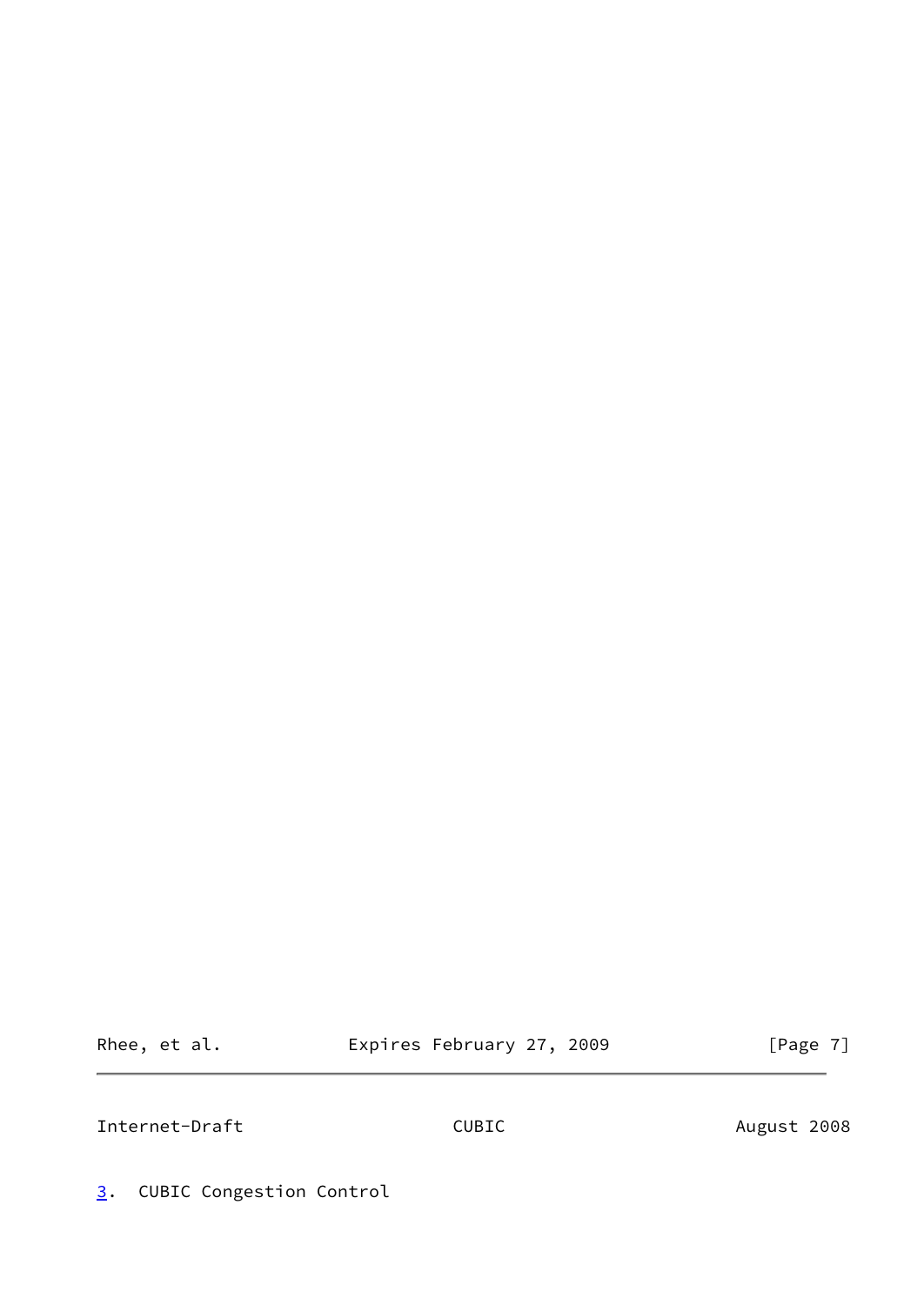# <span id="page-8-0"></span>[3.1](#page-8-0). Window growth function

 CUBIC maintains the acknowledgment (ACK) clocking of Standard TCP by increasing congestion window only at the reception of ACK. The protocol does not make any change to the fast recovery and retransmit of TCP-NewReno [\[RFC3782](https://datatracker.ietf.org/doc/pdf/rfc3782)] and TCP-SACK [[RFC2018](https://datatracker.ietf.org/doc/pdf/rfc2018)]. During congestion avoidance after fast recovery, CUBIC changes the window update algorithm of Standard TCP. Suppose that W\_max is the window size before the window is reduced in the last fast retransmit and recovery.

The window growth function of CUBIC uses the following function:

 $W(t) = C*(t-K)^3 + W_max (Eq. 1)$ 

 where C is a constant fixed to determine the aggressiveness of window growth in high BDP networks, t is the elapsed time from the last window reduction,and K is the time period that the above function takes to increase W to W max when there is no further loss event and is calculated by using the following equation:

 $K = cubicroot(W_max*beta/C)$  (Eq. 2)

 where beta is the multiplication decrease factor. We discuss how we set C in the next Section in more details.

 Upon receiving an ACK during congestion avoidance, CUBIC computes the window growth rate during the next RTT period using Eq. 1. It sets W(t+RTT) as the candidate target value of congestion window. Suppose that the current window size is cwnd. Depending on the value of cwnd, CUBIC runs in three different modes. First, if cwnd is less than the window size that Standard TCP would reach at time t after the last loss event, then CUBIC is in the TCP friendly region (we describe below how to determine this window size of Standard TCP in term of time t). Otherwise, if cwnd is less than W\_max, then CUBIC is the concave region, and if cwnd is larger than W\_max, CUBIC is in the convex region. Below, we describe the exact actions taken by CUBIC in each region.

# <span id="page-8-1"></span>[3.2](#page-8-1). TCP-friendly region

 When receiving an ACK in congestion avoidance, we first check whether the protocol is in the TCP region or not. This is done as follows. We can analyze the window size of Standard TCP in terms of the elapsed time t. Using a simple analysis in [\[FHP00](#page-20-4)], we can analyze the average window size of additive increase and multiplicative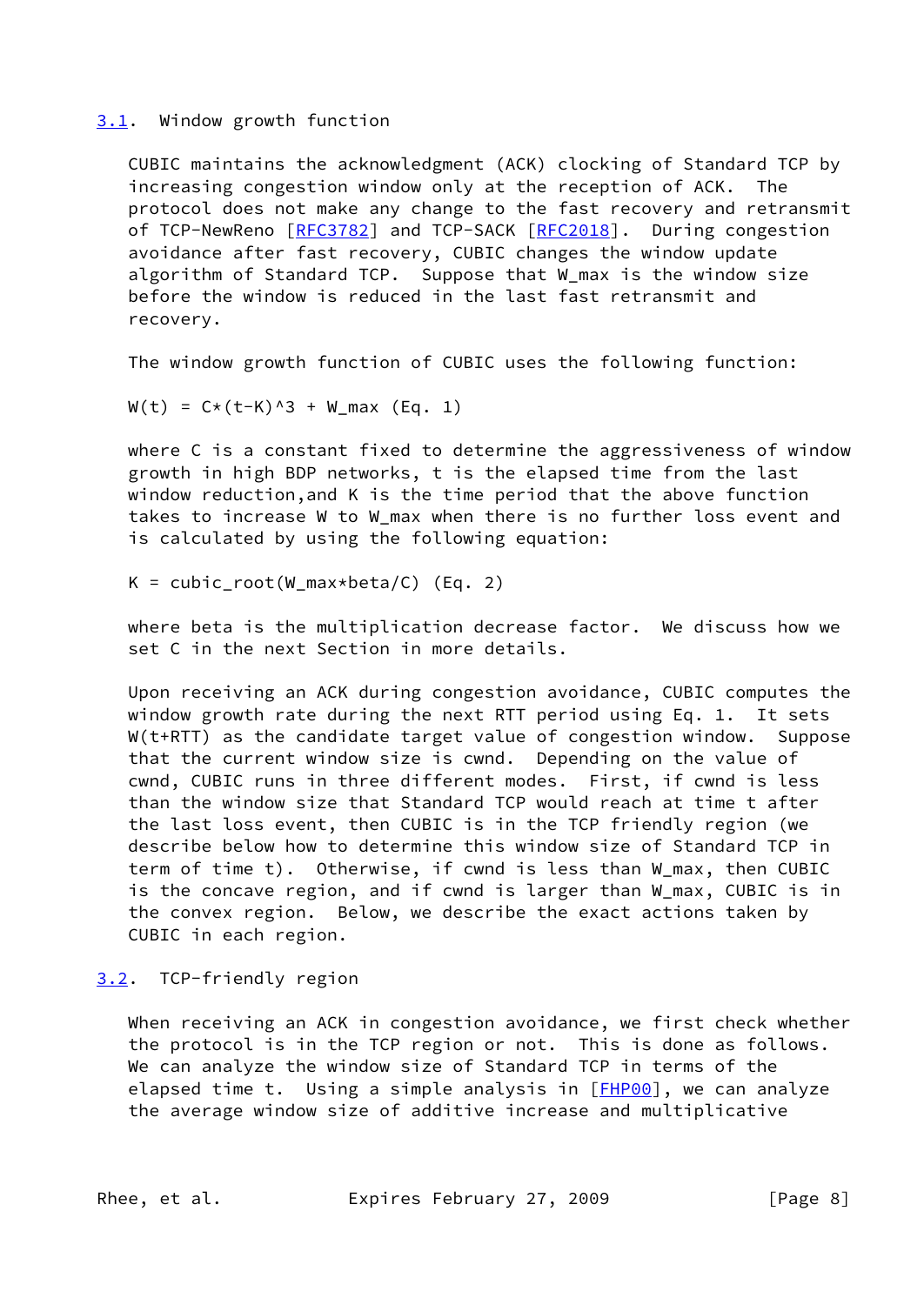<span id="page-9-1"></span> decrease (AIMD) with an additive factor alpha and a multiplicative factor beta to be the following function:

 $(\text{alpha}/2 \times (2-\text{beta})/\text{beta} \times 1/\text{p})$ <sup>0.5</sup> (Eq. 3)

 By the same analysis, the average window size of Standard TCP with alpha 1 and beta 0.5 is  $(3/2 \times 1/p)^{0.5}$ . Thus, for Eq. 3 to be the same as that of Standard TCP, alpha must be equal to 3\*beta/(2-beta). As Standard TCP increases its window by alpha per RTT, we can get the window size of Standard TCP in terms of the elapsed time t as follows:

 $W_trop(t) = W_max*(1-beta) + 3 * beta/(2-beta) * t/RTT$  (Eq. 4)

If cwnd is less than  $W_t$ tcp(t), then the protocol is in the TCP friendly region and cwnd SHOULD be set to W\_tcp(t) at each reception of ACK.

#### <span id="page-9-0"></span>[3.3](#page-9-0). Concave region

 When receiving an ACK in congestion avoidance, if the protocol is not in the TCP-friendly region and cwnd is less than W\_max, then the protocol is in the concave region. In this region, cwnd MUST be incremented by  $(W(t+RTT) - cwnd)/cwnd$ .

#### <span id="page-9-2"></span>[3.4](#page-9-2). Convex region

When the window size of CUBIC is larger than W\_max, it passes the plateau of the cubic function after which CUBIC follows the convex profile of the cubic function. Since cwnd is larger than the previous saturation point W\_max, this indicates that the network conditions might have been perturbed since the last loss event, possibly implying more available bandwidth after some flow departures. Since the Internet is highly asynchronous, some amount of perturbation is always possible without causing a major change in available bandwidth. In this phase, CUBIC is being very careful by very slowly increasing its window size. The convex profile ensures that the window increases very slowly at the beginning and gradually increases its growth rate. We also call this phase as the maximum probing phase since CUBIC is searching for a new W max. In this region, cwnd MUST be incremented by  $(W(t+RTT) - cwnd)/cwnd$  for each received ACK.

<span id="page-9-3"></span>[3.5](#page-9-3). Multiplicative decrease

When a packet loss occurs, CUBIC reduces its window size by a factor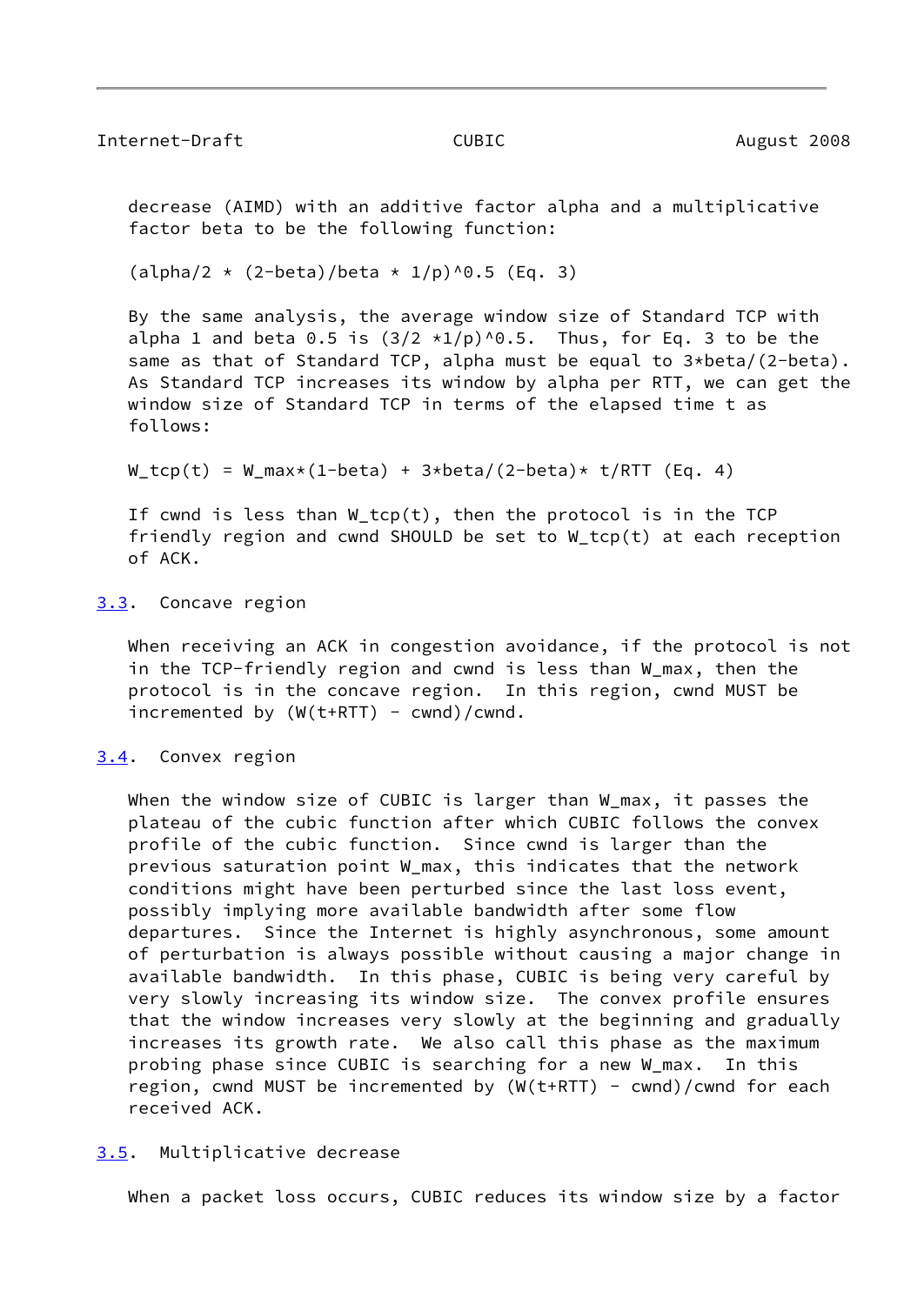of beta. Parameter beta SHOULD be set to 0.2.

Rhee, et al. Expires February 27, 2009 [Page 9]

<span id="page-10-1"></span>Internet-Draft CUBIC CUBIC August 2008

 $W_m$ max = cwnd; // remember the window size before reduction cwnd = cwnd  $\star$  (1-beta); // window reduction

#### Figure 1

 A side effect of setting beta to a smaller value than 0.5 is slower convergence. We believe that while a more adaptive setting of beta could result in faster convergence, it will make the analysis of the protocol much harder. This adaptive adjustment of beta is an item for the next version of CUBIC.

<span id="page-10-0"></span>[3.6](#page-10-0). Fast convergence

 To improve the convergence speed of CUBIC, we add a heuristic in the protocol. When a new flow joins the network, existing flows in the network need to give up their bandwidth shares to allow the flow soem room for growth if the existing flows have been using all the bandwidth of the network. To increase this release of bandwidth by existing flows, the following mechanism called fast convergence SHOULD be implemented.

 With fast convergence, when a loss event occurs, before a window reduction of congestion window, a flow remembers the last value of W\_max before it updates W\_max for the current loss event. Let us call the last value of W\_max to be W\_last\_max.

 if (W\_max < W\_last\_max){ // check downward trend, W\_last\_max = W\_max; // remember the last W\_max.  $W_{max} = W_{max} \times (2 - \text{beta}) / 2;$  // further reduce  $W_{max}$ . } else // check upward trend.  $W_{\text{last} \text{max}} = W_{\text{max}}$  // remember the last W\_max.

#### Figure 2

 This allows W\_max to be slightly less than the original W\_max. Since flows spend most of time around their W\_max, flows with larger bandwidth shares tend to spend more time around the plateau allowing more time for flows with smaller shares to increase their windows.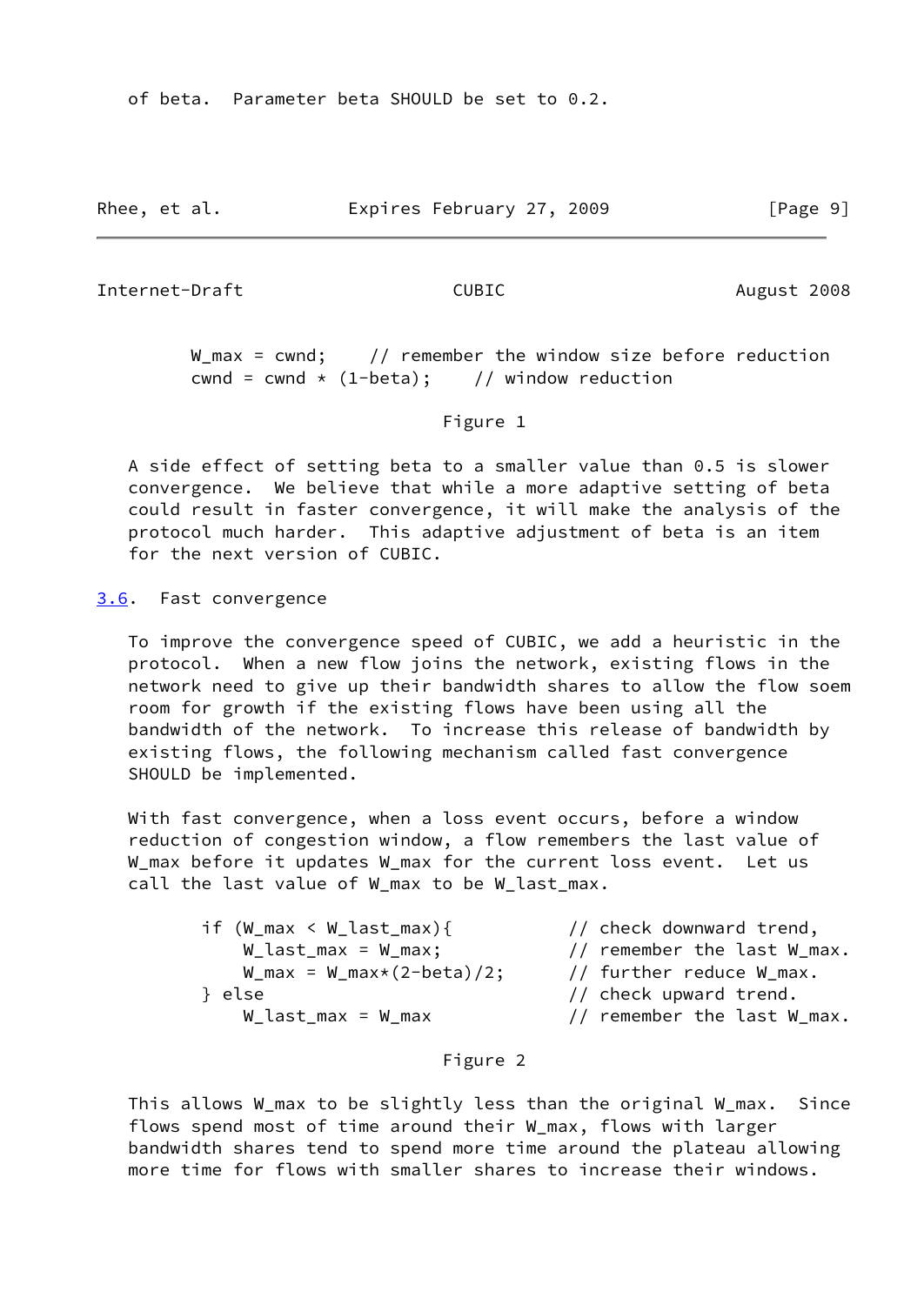Rhee, et al. Expires February 27, 2009 [Page 10]

## <span id="page-11-1"></span>Internet-Draft CUBIC CUBIC August 2008

## <span id="page-11-0"></span>[4](#page-11-0). Discussion

 With a deterministic loss model where the number of packets between two successive lost events is always 1/p, CUBIC always operates with the concave window profile which greatly simplifies the performance analysis of CUBIC. The average window size of CUBIC can be obtained by the following function:

 $(C*(4-beta)/4/beta)^0.25 * RTT^0.75 / p^0.75 (Eq. 5)$ 

With beta set to 0.2, the above formula is reduced to:

 $(C*3.8/0.8)^{0.25}$  \* RTT^0.75 / p^0.75 (Eq. 6)

We will determine the value of C in the following subsection using Eq. 6.

<span id="page-11-2"></span>[4.1](#page-11-2). Fairness to standard TCP

 In environments where standard TCP is able to make reasonable use of the available bandwidth, CUBIC does not significantly change this state.

Standard TCP performs well in the following two types of networks:

- 1. networks with a small bandwidth-delay product (BDP).
- 2. networks with a short RTT, but not necessarily a small BDP

 CUBIC is designed to behave very similarly to standard TCP in the above two types of networks. The following two tables show the average window size of standard TCP, HSTCP, and CUBIC. The average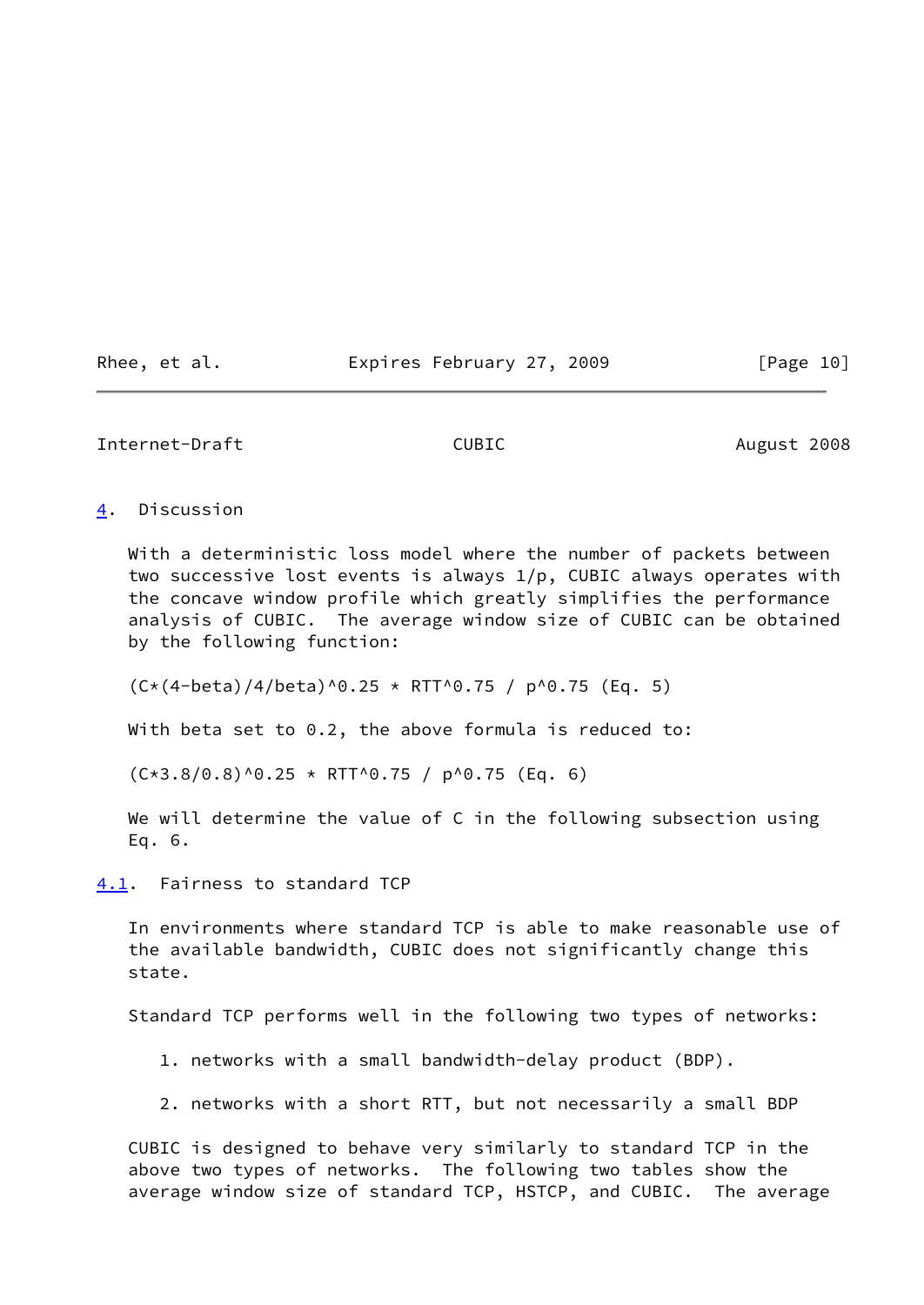window size of standard TCP and HSTCP is from [[RFC3649](https://datatracker.ietf.org/doc/pdf/rfc3649)]. The average window size of CUBIC is calculated by using Eq. 6 and CUBIC TCP friendly mode for three different values of C.

Rhee, et al. **Expires February 27, 2009** [Page 11]

Internet-Draft CUBIC CUBIC August 2008

| Loss<br>Rate P   | <b>TCP</b> | <b>HSTCP</b> | <b>CUBIC</b><br>$(C=0.04)$ | <b>CUBIC</b><br>$(C=0.4)$ | <b>CUBIC</b><br>$(C=4)$ |
|------------------|------------|--------------|----------------------------|---------------------------|-------------------------|
| $10^{\circ} - 2$ | 12         | 12           | 12                         | 12                        | 12                      |
| $10^{\circ} - 3$ | 38         | 38           | 38                         | 38                        | 66                      |
| $10^{\circ} - 4$ | 120        | 263          | 120                        | 209                       | 371                     |
| $10^{\circ} - 5$ | 379        | 1795         | 660                        | 1174                      | 2087                    |
| $10^{\circ} - 6$ | 1200       | 12279        | 3713                       | 6602                      | 11740                   |
| $10^{\circ} - 7$ | 3795       | 83981        | 20878                      | 37126                     | 66022                   |
| $10^{\circ} - 8$ | 12000      | 574356       | 117405                     | 208780                    | 371269                  |

 Response function of standard TCP, HSTCP, and CUBIC in networks with RTT = 100ms. The average window size W is in MSS-sized segments.

Table 1

+--------+-----------+-----------+------------+-----------+---------+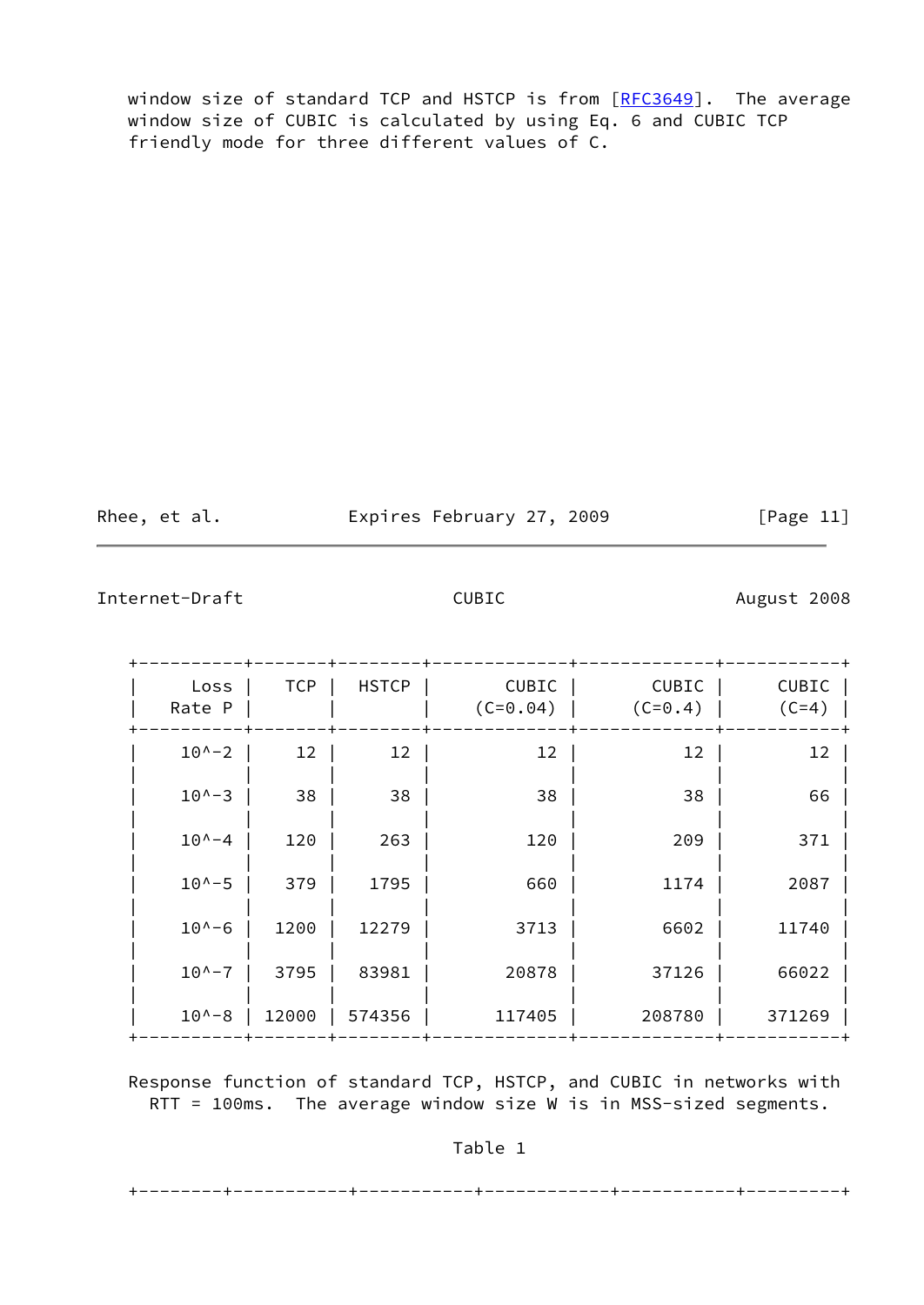| Loss<br>Rate P   | Average<br>TCP W | Average<br>HSTCP W | CUBIC<br>$(C=0.04)$ | CUBIC<br>$(C=0.4)$ | <b>CUBIC</b><br>$(C=4)$ |
|------------------|------------------|--------------------|---------------------|--------------------|-------------------------|
| $10^{\circ} - 2$ | 12               | 12                 | 12                  | 12                 | 12                      |
| $10^{\circ} - 3$ | 38               | 38                 | 38                  | 38                 | 38                      |
| $10^{\circ -4}$  | 120              | 263                | 120                 | 120                | 120                     |
| $10^{\circ} - 5$ | 379              | 1795               | 379                 | 379                | 379                     |
| $10^{\circ} - 6$ | 1200             | 12279              | 1200                | 1200               | 2087                    |
| $10^{\circ} - 7$ | 3795             | 83981              | 3795                | 6603               | 11740                   |
| $10^{\circ} - 8$ | 12000            | 574356             | 20878               | 37126              | 66022                   |

 Response function of standard TCP, HSTCP, and CUBIC in networks with RTT = 10ms. The average window size W is in MSS-sized segments.

Table 2

Rhee, et al. **Expires February 27, 2009** [Page 12]

<span id="page-13-0"></span>Internet-Draft CUBIC CUBIC August 2008

 Both tables show that CUBIC with any of these three C values is more friendly to TCP than HSTCP, especially in networks with a short RTT where TCP performs reasonably well. For example, in a network with RTT = 10ms and p=10^-6, TCP has an average window of 1200 packets. If the packet size is 1500 bytes, then TCP can achieve an average rate of 1.44 Gbps. In this case, CUBIC with C=0.04 or C=0.4 achieves exactly the same rate as Standard TCP, whereas HSTCP is about ten times more aggressive than Standard TCP.

 We can see that C determines the aggressiveness of CUBIC in competing with other protocols for the bandwidth. CUBIC is more friendly to the Standard TCP, if the value of C is lower. However, we do not recommend to set C to a very low value like 0.04, since CUBIC with a low C cannot efficiently use the bandwidth in long RTT and high bandwidth networks. Based on these observations, we find C=0.4 gives a good balance between TCP-friendliness and aggressiveness of window growth. Therefore, C SHOULD be set to 0.4. With C set to 0.4, Eq. 6 is reduced to: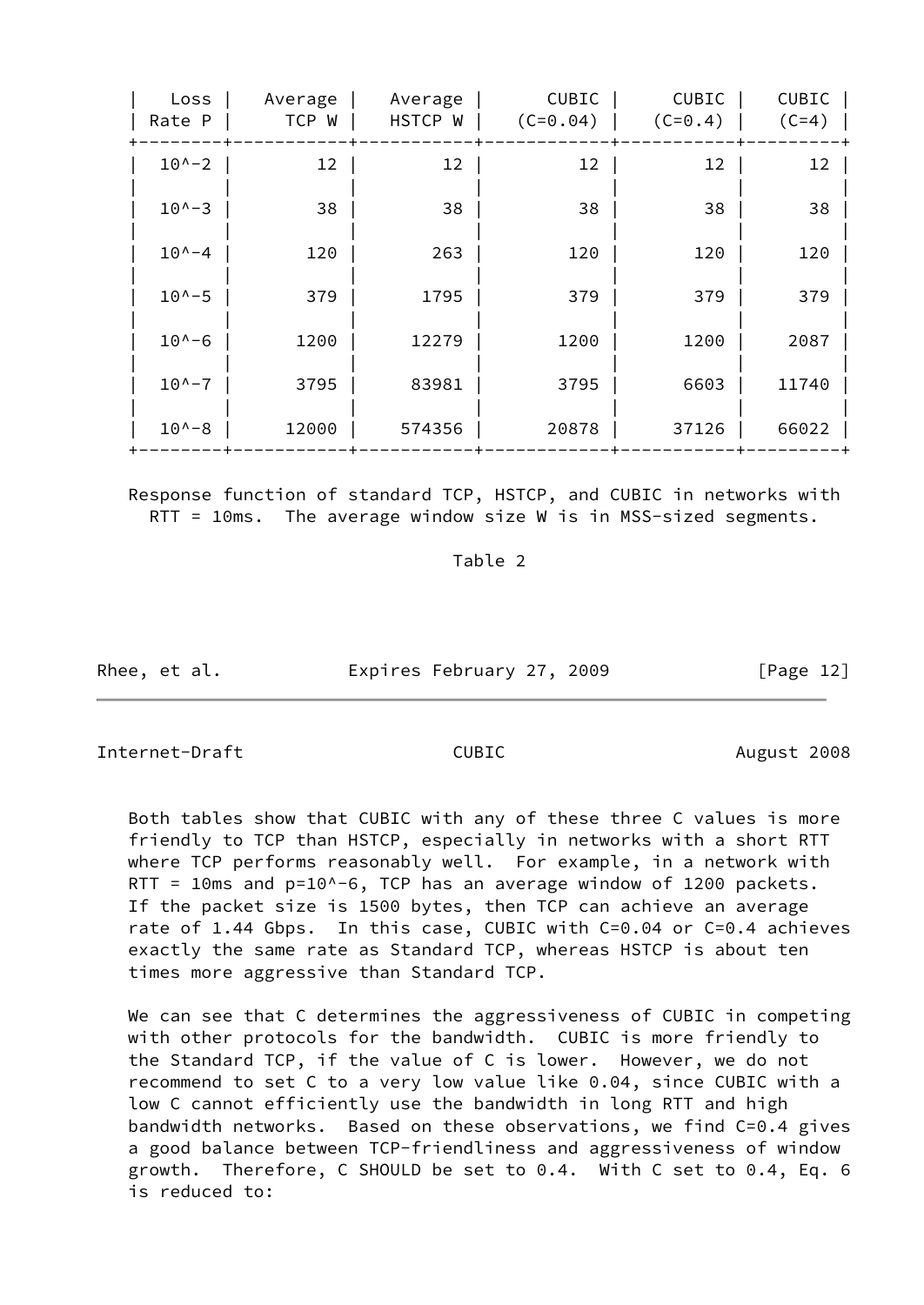$1.17 * RTT^0.75 / p^0.75 (Eq. 7)$ 

 Eq. 7 is then used in the next subsection to show the scalability of CUBIC.

<span id="page-14-0"></span>[4.2](#page-14-0). Using Spare Capacity

 CUBIC uses a more aggressive window growth function than Standard TCP under long RTT and high bandwidth networks.

 The following table shows that to achieve 10Gbps rate, standard TCP requires a packet loss rate of 2.0e-10, while CUBIC requires a packet loss rate of 3.4e-8.

Rhee, et al. **Expires February 27, 2009** [Page 13]

<span id="page-14-1"></span>Internet-Draft CUBIC CUBIC August 2008

| ------+-<br>8.3 |                 | -------+---------+---------+------ |            |
|-----------------|-----------------|------------------------------------|------------|
|                 | 2.0e-2   2.0e-2 |                                    | $ 2.0e-2 $ |
| 83.3            |                 |                                    | $3.3e-4$   |
| 833.3           | $2.0e-6$        | $2.5e-5$                           | $1.6e-5$   |
| 8333.3          | 2.0e-8          | $1.5e-6$                           | $7.3e-7$   |
|                 |                 | $2.0e-4$                           | $ 3.9e-4$  |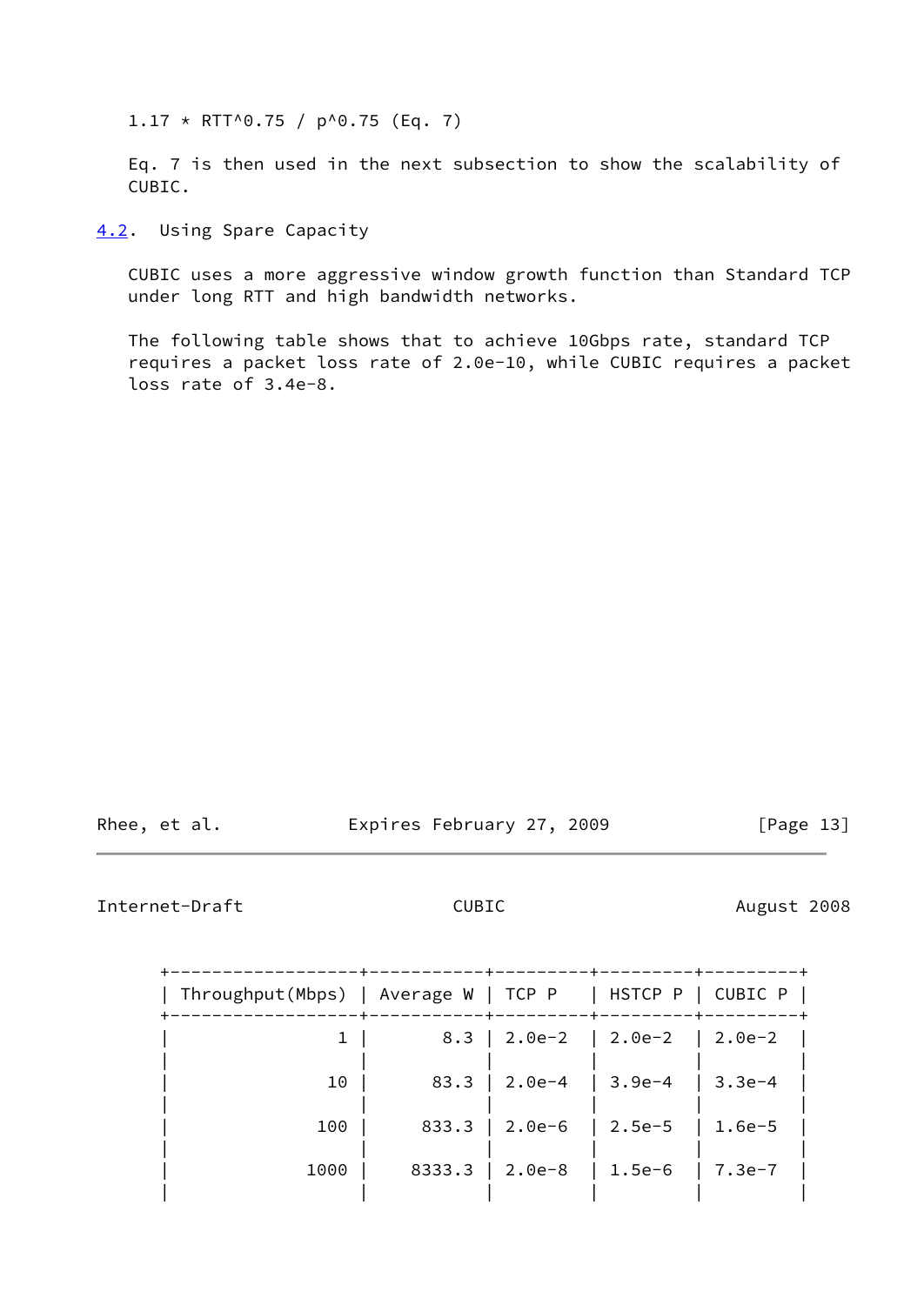|  | 83333.3   2.0e-10   1.0e-7   3.4e-8 |  |  |
|--|-------------------------------------|--|--|
|  |                                     |  |  |

 Required packet loss rate for Standard TCP, HSTCP, and CUBIC to achieve a certain throughput. We use 1500-Byte Packets and a Round- Trip Time of 0.1 Seconds.

#### Table 3

 Our test results in [H+06] indicate that CUBIC uses the spare bandwidth left unused by existing Standard TCP flows in the same bottleneck link without taking away much bandwidth from the existing flows.

<span id="page-15-0"></span>[4.3](#page-15-0). Difficult Environments

 CUBIC is designed to remedy the poor performance of TCP in fast long distance networks. It is not designed for wireless networks.

<span id="page-15-1"></span>[4.4](#page-15-1). Investigating a Range of Environments

 CUBIC has been extensively studied by using both NS-2 simulation and test-bed experiments covering a wide range of network environments. More information can be found in [H+06].

<span id="page-15-2"></span>[4.5](#page-15-2). Protection against Congestion Collapse

 In case that there is congestion collapse, CUBIC behaves likely standard TCP since CUBIC modifies only the window adjustment algorithm of TCP. Thus, it does not modify the ACK clocking and Timeout behaviors of Standard TCP.

<span id="page-15-4"></span>[4.6](#page-15-4). Fairness within the Alternative Congestion Control Algorithm.

 CUBIC ensures convergence of competing CUBIC flows with the same RTT in the same bottleneck links to an equal bandwidth share. When competing flows have different RTTs, their bandwidth shares are

|  | Rhee, et al. | Expires February 27, 2009 |  |  | [Page 14] |  |
|--|--------------|---------------------------|--|--|-----------|--|
|--|--------------|---------------------------|--|--|-----------|--|

<span id="page-15-3"></span>Internet-Draft CUBIC COMPONE CONSTRUCTED August 2008

 linearly proportional to the invese of their RTT ratios. This is true independent of the level of stastistical multiplexing in the link.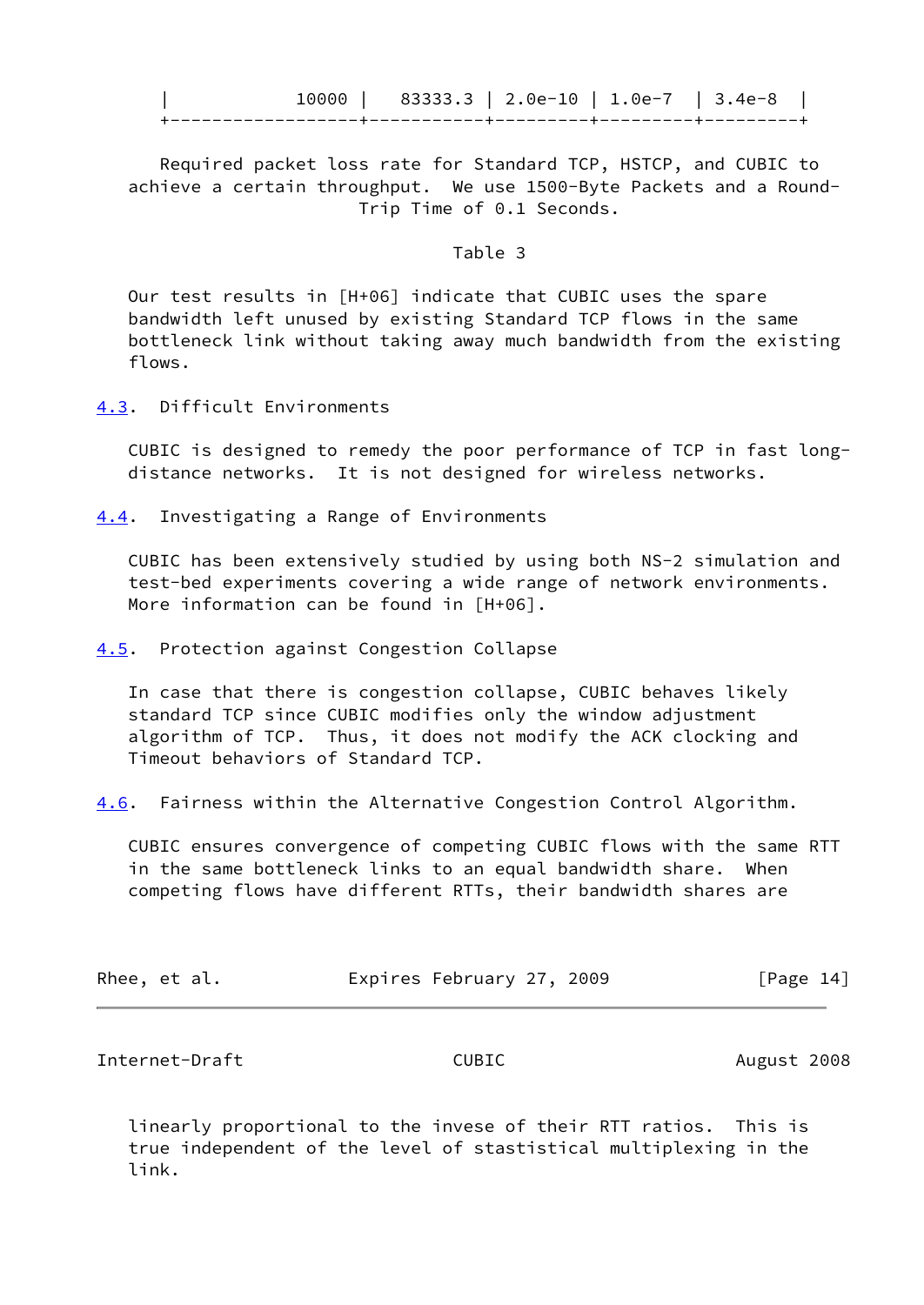<span id="page-16-2"></span>[4.7](#page-16-2). Performance with Misbehaving Nodes and Outside Attackers

This is not considered in the current CUBIC.

<span id="page-16-0"></span>[4.8](#page-16-0). Responses to Sudden or Transient Events

 In case that there is a sudden congestion, a routing change, or a mobility event, CUBIC behaves the same as Standard TCP.

# <span id="page-16-1"></span>[4.9](#page-16-1). Incremental Deployment

 CUBIC requires only the change of TCP senders, and does not require any assistant of routers.

Rhee, et al. **Expires February 27, 2009** [Page 15]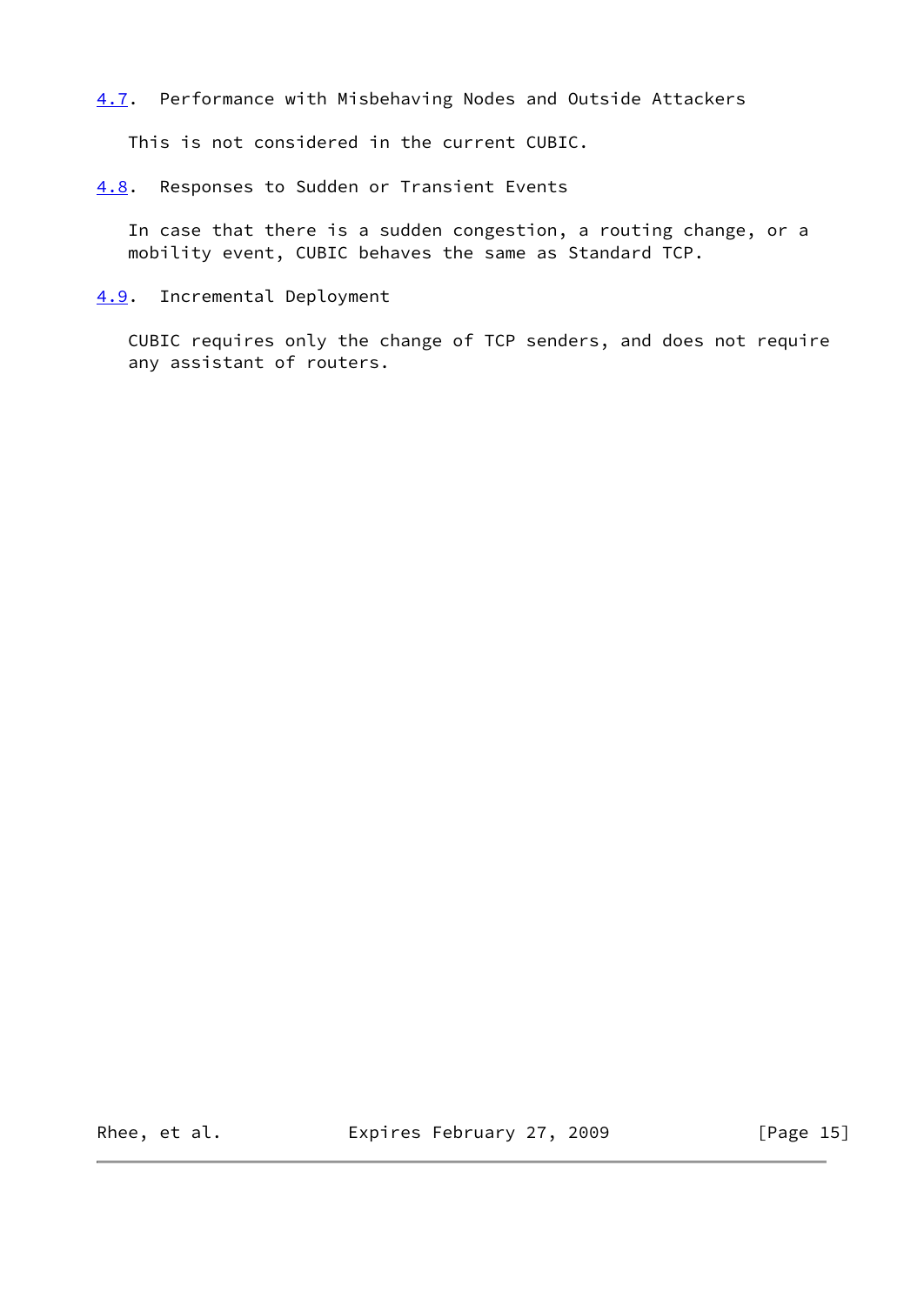# <span id="page-17-1"></span>Internet-Draft CUBIC CUBIC August 2008

<span id="page-17-0"></span>[5](#page-17-0). Security Considerations

This proposal makes no changes to the underlying security of TCP.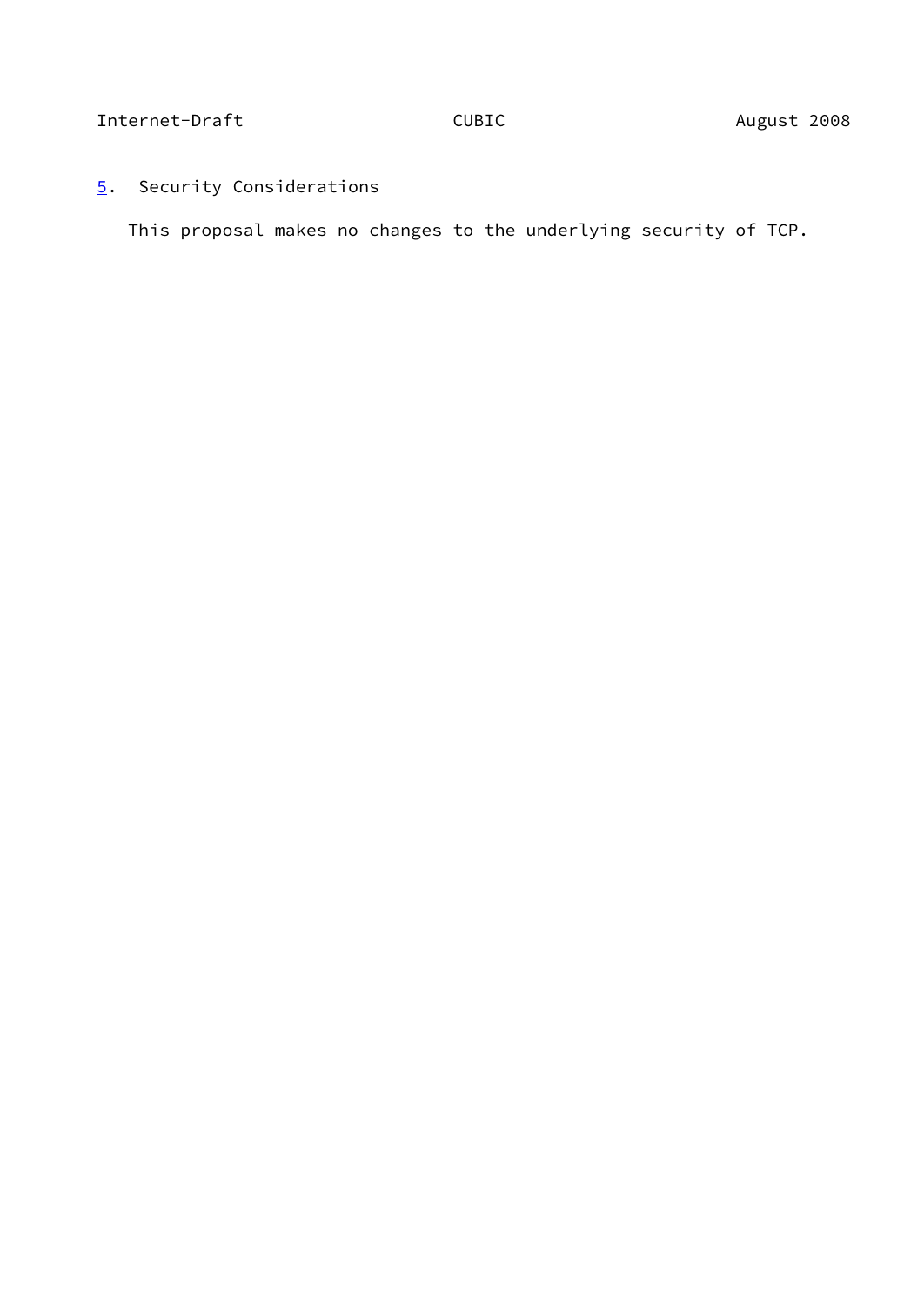<span id="page-18-1"></span>

| Internet-Draft | CUBIC | August 2008 |  |
|----------------|-------|-------------|--|
|                |       |             |  |

<span id="page-18-0"></span>[6](#page-18-0). IANA Considerations

There are no IANA considerations regarding this document.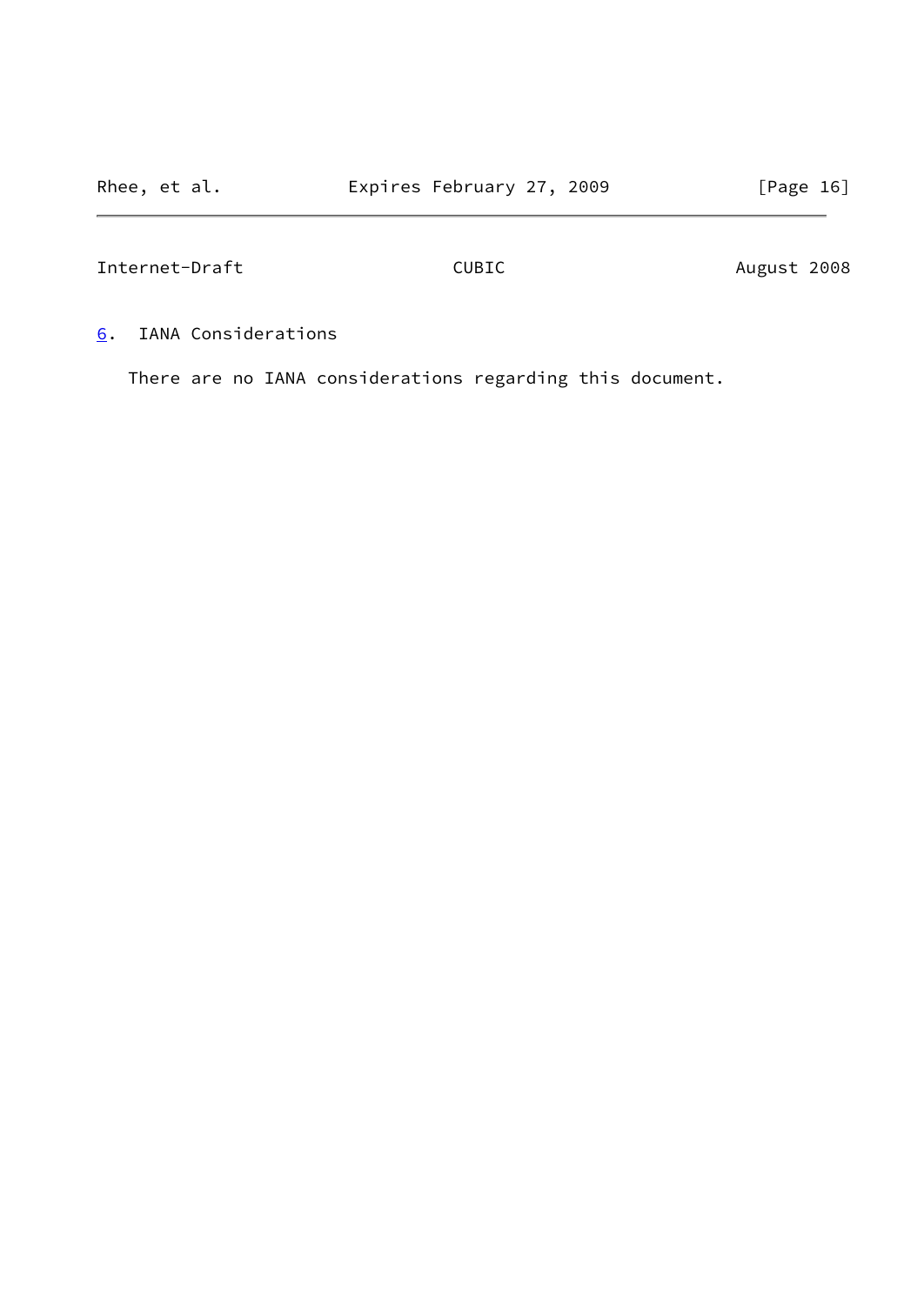| Rhee, | et al. |
|-------|--------|
|       |        |

#### Expires February 27, 2009 [Page 17]

<span id="page-19-1"></span>Internet-Draft CUBIC CUBIC August 2008

#### <span id="page-19-0"></span>[7](#page-19-0). References

<span id="page-19-2"></span>[7.1](#page-19-2). Normative References

- [RFC2018] Mathis, M., Mahdavi, J., Floyd, S., and A. Romanow, "TCP Selective Acknowledgment Options", [RFC 2018](https://datatracker.ietf.org/doc/pdf/rfc2018), October 1996.
- [RFC2119] Bradner, S., "Key words for use in RFCs to Indicate Requirement Levels", [RFC 2119](https://datatracker.ietf.org/doc/pdf/rfc2119), March 1997.
- [RFC2581] Allman, M., Paxson, V., and W. Stevens, "TCP Congestion Control", [RFC 2581](https://datatracker.ietf.org/doc/pdf/rfc2581), April 1999.
- [RFC3448] Handley, M., Floyd, S., Padhye, J., and J. Widmer, "TCP Friendly Rate Control (TFRC): Protocol Specification", [RFC 3448,](https://datatracker.ietf.org/doc/pdf/rfc3448) January 2003.
- [RFC3649] Floyd, S., "HighSpeed TCP for Large Congestion Windows", [RFC 3649,](https://datatracker.ietf.org/doc/pdf/rfc3649) December 2003.
- [RFC3782] Floyd, S., Henderson, T., and A. Gurtov, "The NewReno Modification to TCP's Fast Recovery Algorithm", [RFC 3782,](https://datatracker.ietf.org/doc/pdf/rfc3782) April 2004.
- [RFC4960] Stewart, R., "Stream Control Transmission Protocol", [RFC 4960,](https://datatracker.ietf.org/doc/pdf/rfc4960) September 2007.
- [RFC5033] Floyd, S. and M. Allman, "Specifying New Congestion Control Algorithms", [RFC 5033](https://datatracker.ietf.org/doc/pdf/rfc5033), August 2007.

#### <span id="page-19-3"></span>[7.2](#page-19-3). Informative References

[C+07] Cai, H., Eun, D., Ha, S., Rhee, I., and L. Xu, "Stochastic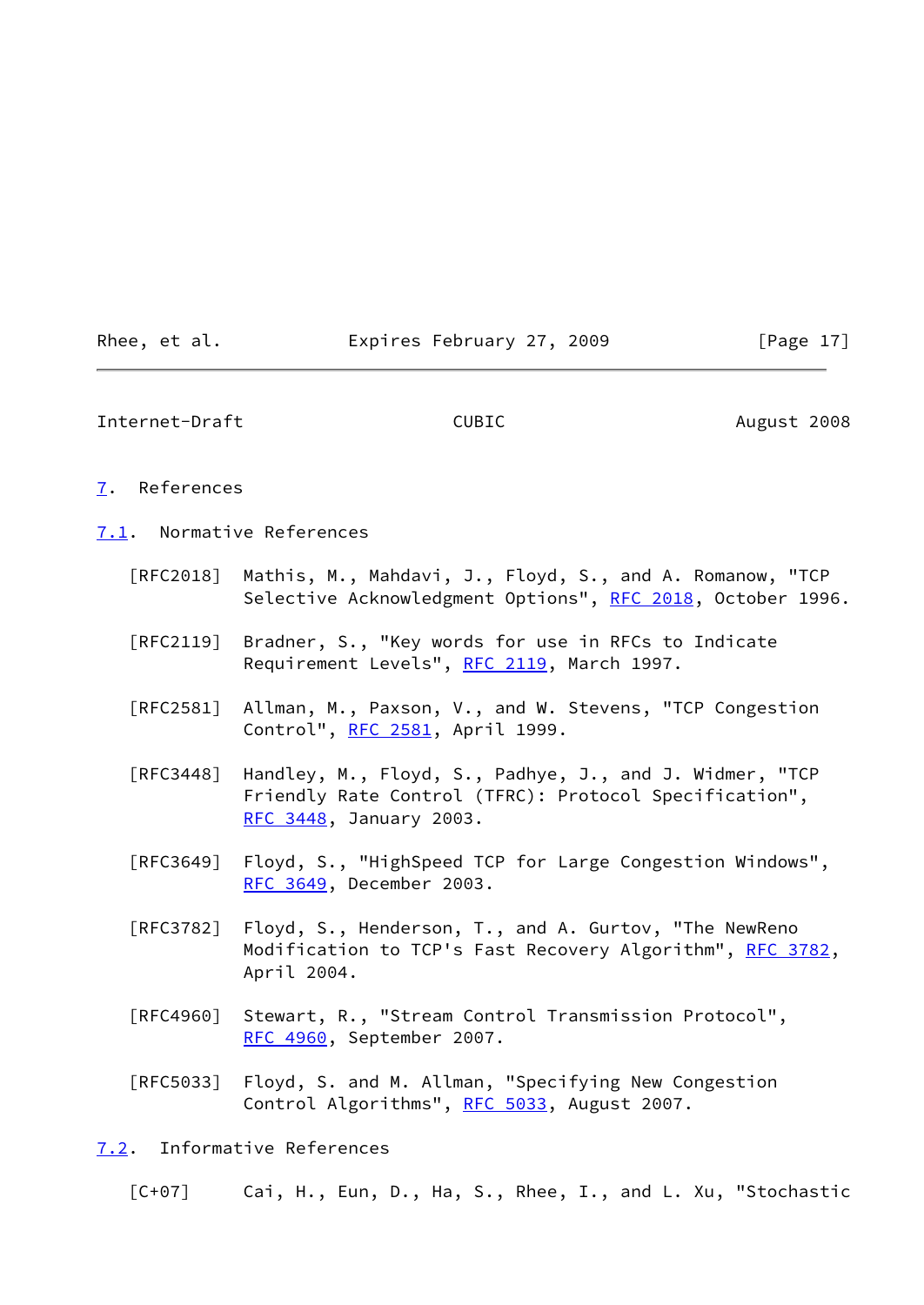Ordering for Internet Congestion Control and its Applications", In Proceedings of IEEE INFOCOM , May 2007.

- <span id="page-20-4"></span> [FHP00] Floyd, S., Handley, M., and J. Padhye, "A Comparison of Equation-Based and AIMD Congestion Control", May 2000.
- <span id="page-20-3"></span> [GV02] Gorinsky, S. and H. Vin, "Extended Analysis of Binary Adjustment Algorithms", Technical Report TR2002-29, Department of Computer Sciences , The University of Texas at Austin , August 2002.
- [H+06] Ha, S., Kim, Y., Le, L., Rhee, I., and L. Xu, "A Step toward Realistic Performance Evaluation of High-Speed TCP Variants", International Workshop on Protocols for Fast Long-Distance Networks , February 2006.

| Rhee, et al. | Expires February 27, 2009 | [Page 18] |
|--------------|---------------------------|-----------|
|              |                           |           |

Internet-Draft CUBIC CUBIC August 2008

- [H+08] Ha, S., Rhee, I., and L. Xu, "CUBIC: A New TCP-Friendly High-Speed TCP Variant", ACM SIGOPS Operating System Review , 2008.
- <span id="page-20-0"></span> [K03] Kelly, T., "Scalable TCP: Improving Performance in HighSpeed Wide Area Networks", ACM SIGCOMM Computer Communication Review , April 2003.
- <span id="page-20-2"></span> [LS08] Leith, D. and R. Shorten, "H-TCP: TCP Congestion Control for High Bandwidth-Delay Product Paths", Internet-draft [draft-leith-tcp-htcp-06](https://datatracker.ietf.org/doc/pdf/draft-leith-tcp-htcp-06) , April 2008.
- <span id="page-20-1"></span>[XHR04] Xu, L., Harfoush, K., and I. Rhee, "Binary Increase Congestion Control for Fast, Long Distance Networks", In Proceedings of IEEE INFOCOM , March 2004.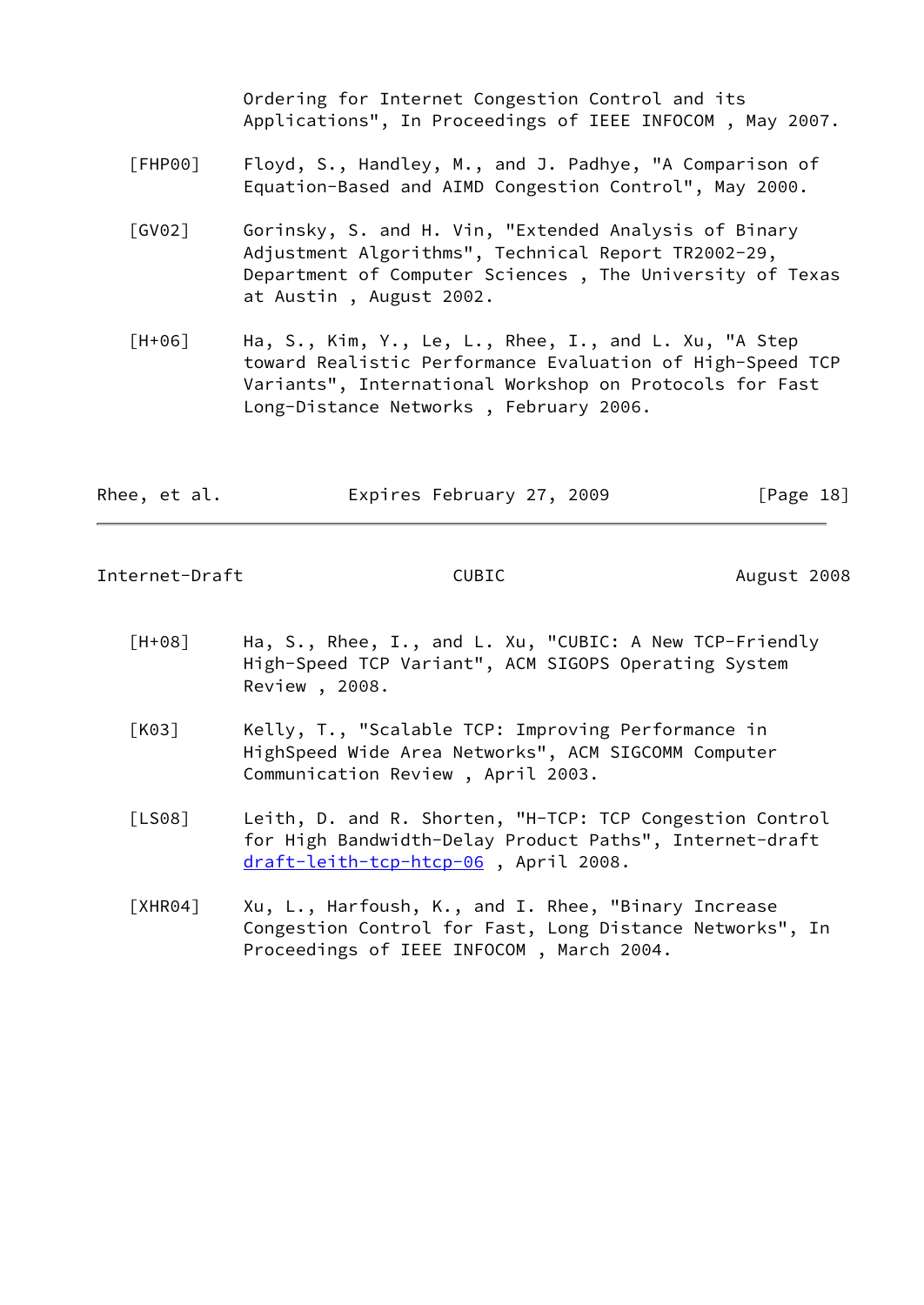Rhee, et al. **Expires February 27, 2009** [Page 19]

<span id="page-21-0"></span>Internet-Draft CUBIC CUBIC August 2008

Authors' Addresses

 Injong Rhee North Carolina State University Department of Computer Science Raleigh, NC 27695-7534 US

Email: rhee@ncsu.edu

 Lisong Xu University of Nebraska-Lincoln Department of Computer Science and Engineering Lincoln, NE 68588-0115 US

Email: xu@cse.unl.edu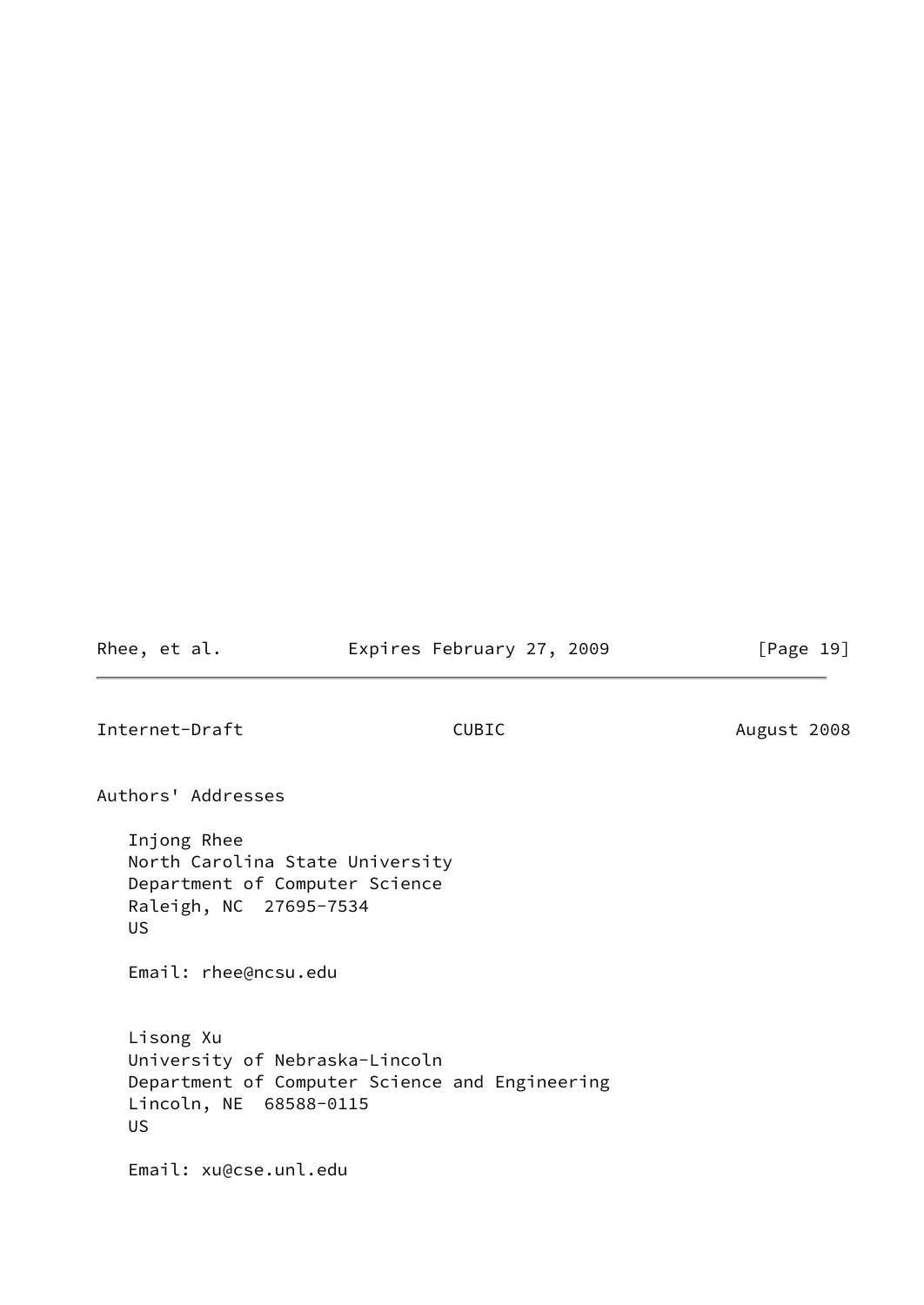Sangtae Ha North Carolina State University Department of Computer Science Raleigh, NC 27695-7534 US

Email: sha2@ncsu.edu

Rhee, et al. Expires February 27, 2009 [Page 20]

<span id="page-22-0"></span>Internet-Draft CUBIC August 2008

Full Copyright Statement

Copyright (C) The IETF Trust (2008).

 This document is subject to the rights, licenses and restrictions contained in  $\underline{BCP}$  78, and except as set forth therein, the authors retain all their rights.

 This document and the information contained herein are provided on an "AS IS" basis and THE CONTRIBUTOR, THE ORGANIZATION HE/SHE REPRESENTS OR IS SPONSORED BY (IF ANY), THE INTERNET SOCIETY, THE IETF TRUST AND THE INTERNET ENGINEERING TASK FORCE DISCLAIM ALL WARRANTIES, EXPRESS